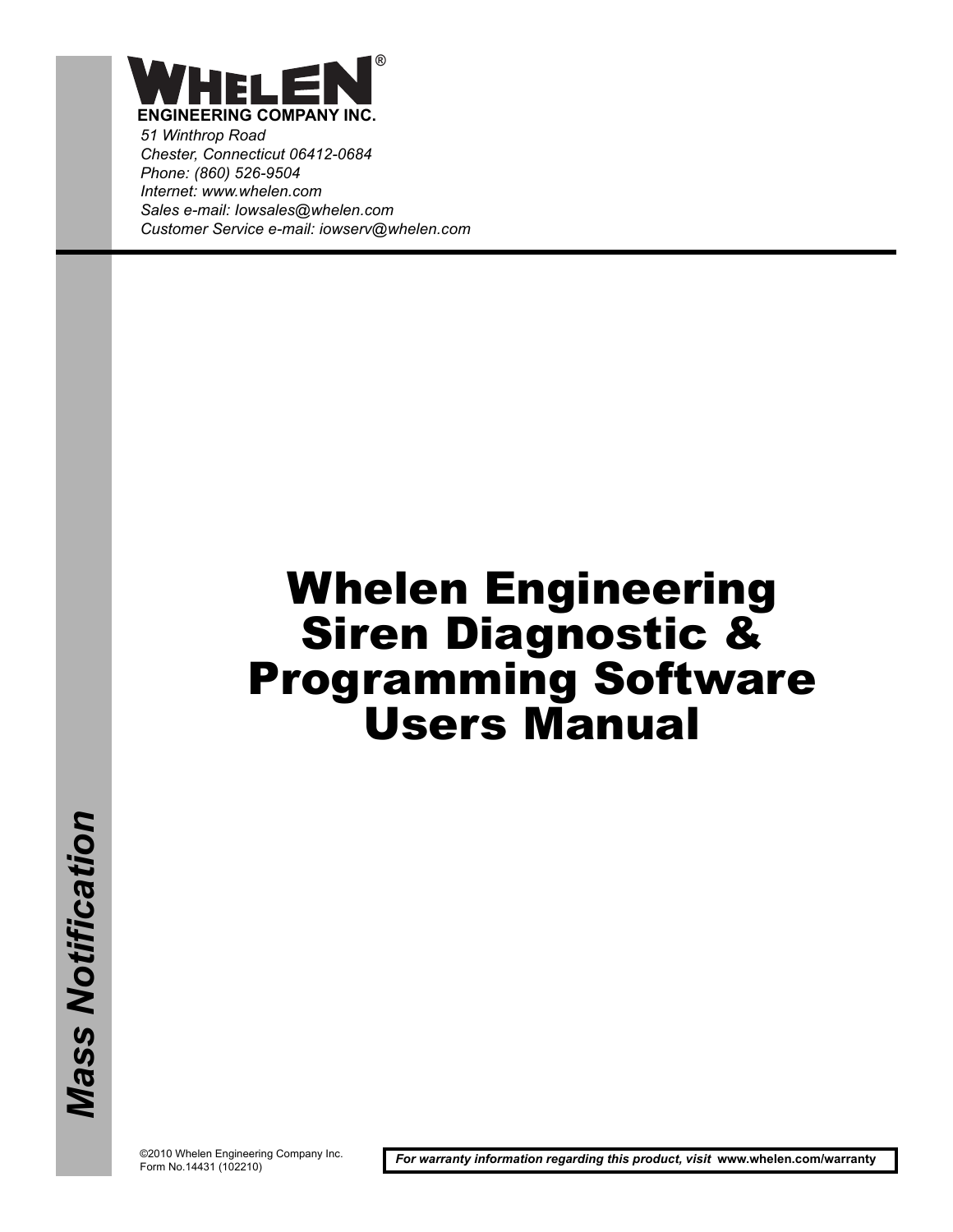### **Table Of Contents**

| <b>Section I:</b>  | <b>Configuration Software</b>           |  |
|--------------------|-----------------------------------------|--|
|                    |                                         |  |
|                    |                                         |  |
|                    |                                         |  |
|                    |                                         |  |
|                    |                                         |  |
|                    |                                         |  |
|                    |                                         |  |
|                    |                                         |  |
|                    |                                         |  |
|                    |                                         |  |
|                    |                                         |  |
|                    |                                         |  |
| <b>Section II:</b> | <b>Understanding Station Addressing</b> |  |
|                    |                                         |  |
|                    |                                         |  |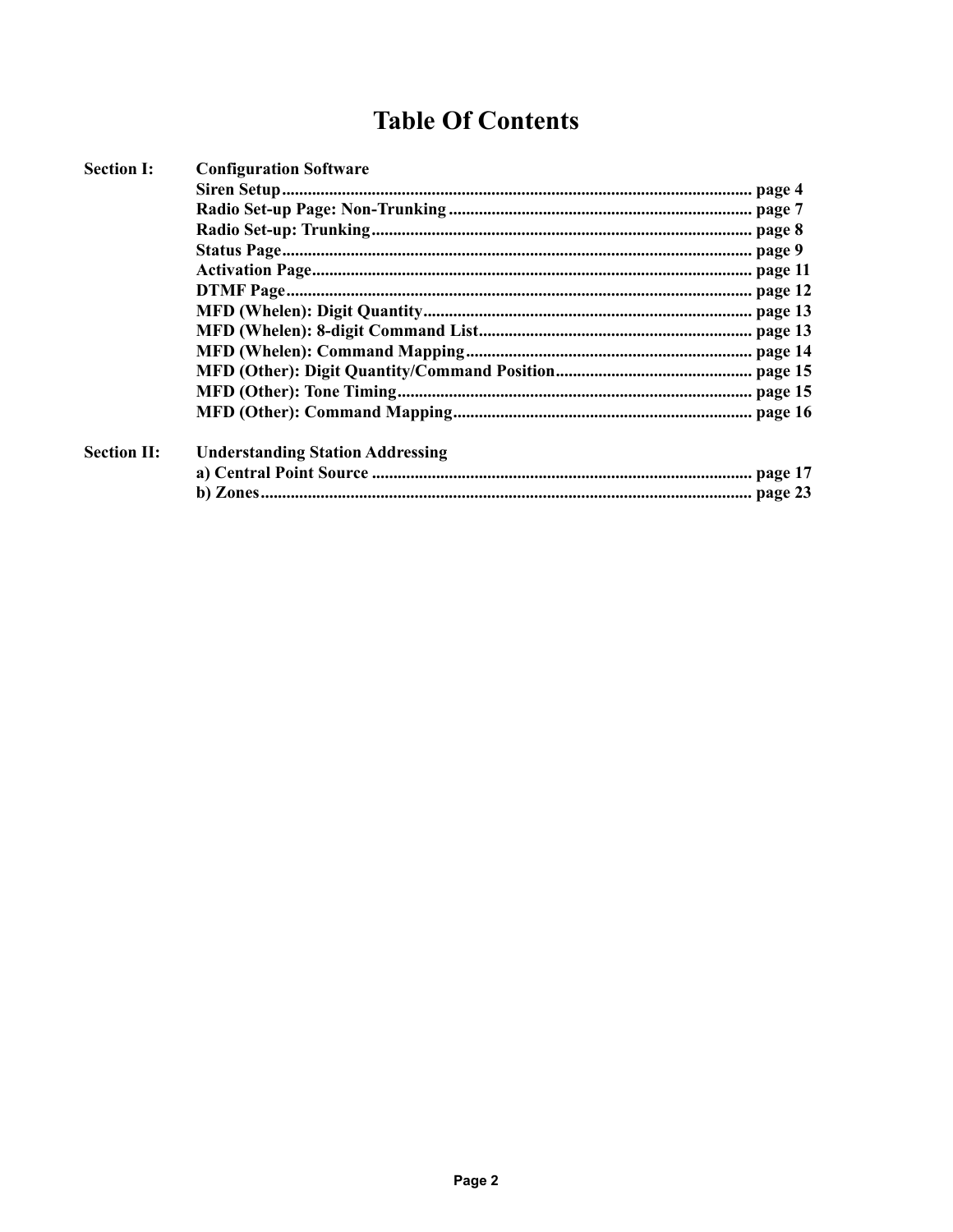### **Section I: Configuration Software**

This section will address the operation of Whelen Configuration Software on a Windows based PC (or laptop) connected to a siren station. With this software, the owner can not only make configuration changes to a specific station but also collect valuable diagnostic data from a given station.

This software has been designed for use with many different Whelen outdoor warning systems. As such, several configuration screens will offer options applicable only to the system selected in the Siren Page. This section will demonstrate programming procedures using a WPS-series system. The WPS has features that are common to many other systems.

**WARNING: Operation of this software is simple, but the accidental entry of incorrect or inaccurate data to the station could cause malfunctions to occur. Use of this software should be restricted to trained, authorized personnel only!**

**Familiarization with the software will allow the user to efficiently:**

- **Make configuration changes**
- **Extract the current configuration from the station**
- **Obtain valuable diagnostic information**
- **Activate any station function**

**The following is an explanation of each screen and entry option presented to the user. The screens shown will represent the information obtained by a PC connected to a sample WPS siren station**

#### *Siren Setup -*

**The Siren Setup page displays the following information:**

- **Area Code Similar to the area codes used in telephone numbers, this area code is used to designate a group of siren stations in a given area. The valid range of area codes is from 000 to 999. The sample station is designated Area Code 123.**
- **Address This is the number assigned to a specific siren station in a given area code. The valid range of address is from 0000 to 9999. The sample station is designated Address 1354 (see Section II for a detailed explanation of station addressing).**
- **Address Wild Cards Under certain circumstances, it may be necessary for the control center to transmit commands or requests to multiple siren stations simultaneously. This can be accomplished through the use of "Wild Cards". The Wild Card is a pound sign (#) that functions much like a Wild Card in the game of poker. It can represent any single digit in a station address, provided that the station has been configured to accept a Wild Card in place of a specific digit. Note that the sample siren station is configured to accept wild cards in each of the four digits. This is the default setting.**
- **Number of Amps: Displays the number of Siren Amplifiers used in the Model selected on the "Model" Screen. The sample station (WPS-2800-05) uses 5 siren amplifiers.**
- **DVM Test Message Displays the Digital Voice Message (DVM) that will be generated when the "DVM Test" control is activated via the "DVM TEST" control on the front panel. The sample station is using DVM 1 as its DVM Test message.**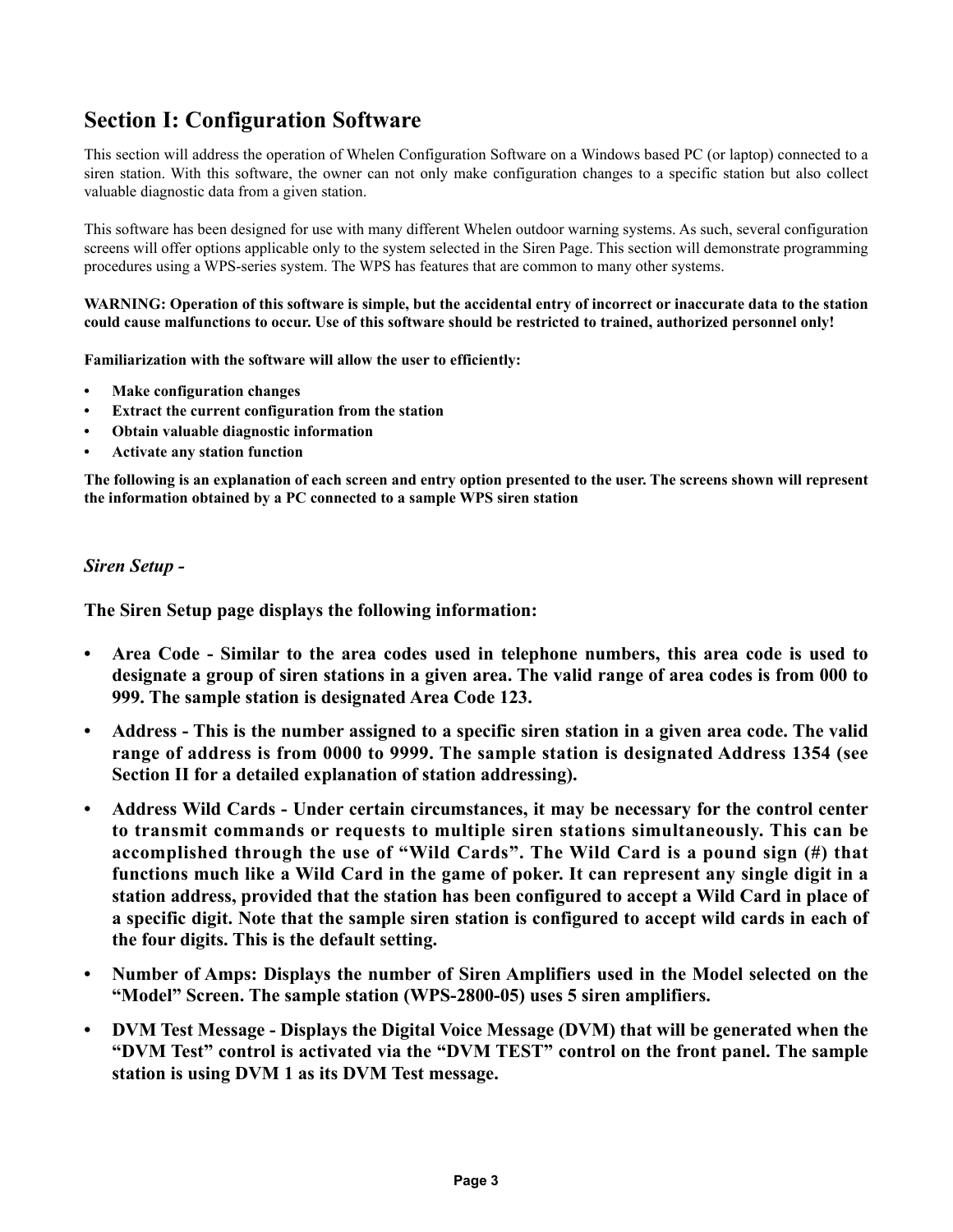**The "Dip Switches" section of the Siren Setup page displays what options are available for the sample station (Note that options that are not available for the selected siren series will be unavailable for selection):**

- **Solar When checked, the station is configured to use the solar powered battery charger option.**
- **Feedback on Strobe Fault When checked, the controller board is configured to transmit a fault message to the control center in the event of strobe light failure.**
- **Feedback on Low Battery When checked, the controller board is configured to transmit a fault message to the control center in the event of a low battery condition message to the control center.**

| <b>GENERAL SETTINGS</b>                                                                                                                                                                                                                                                                                                                                                             | <b>SIREN RUN TIMES</b>                                                                                                                                                                                                                                         |
|-------------------------------------------------------------------------------------------------------------------------------------------------------------------------------------------------------------------------------------------------------------------------------------------------------------------------------------------------------------------------------------|----------------------------------------------------------------------------------------------------------------------------------------------------------------------------------------------------------------------------------------------------------------|
| Area Code:<br>123                                                                                                                                                                                                                                                                                                                                                                   | $-3:00$ $<$<br>Wall:                                                                                                                                                                                                                                           |
| Address:<br>4567                                                                                                                                                                                                                                                                                                                                                                    | Attack:<br>$-3:00$ $\leq$                                                                                                                                                                                                                                      |
| <b>Enable Wild Card Digits:</b>                                                                                                                                                                                                                                                                                                                                                     | Alert:<br>$= 3:00$                                                                                                                                                                                                                                             |
| 1<br>2<br>з<br>M                                                                                                                                                                                                                                                                                                                                                                    | $= 3:00$ $\leq$<br>Air Horn:                                                                                                                                                                                                                                   |
| Number of Amps:<br>O                                                                                                                                                                                                                                                                                                                                                                | $-$ 3:00 $-$<br>Hi-Lo:                                                                                                                                                                                                                                         |
| DVM Test Message 0                                                                                                                                                                                                                                                                                                                                                                  | $= 3:00$<br>Whoop:                                                                                                                                                                                                                                             |
| Enable New Siren Setup Options                                                                                                                                                                                                                                                                                                                                                      | PA:<br>$-$ 3:00 $\leq$                                                                                                                                                                                                                                         |
| Series:<br>Model                                                                                                                                                                                                                                                                                                                                                                    | $= 0:10$<br>Noon Test:                                                                                                                                                                                                                                         |
| <b>IP SWITCHES</b><br>4 Output Amplifier<br>Rotating<br>Solar<br>SIPS 400/800<br>Feedback on Strobe Fault<br>DVM Mode 1<br>Feedback on Low Battery<br>MOSCAD<br>Feedback on Intrusion<br>IPS 400/800<br>Tone Ramp-Up<br>Alternate Tones<br>One Instant Status F.B.<br>Vortex<br>F.B. Loss of AC. Instant<br>Continuous Air Horn<br>F.B. Bias Charge, Instant<br>Keypad Arm (60 sec) | <b>ROBE LIGHTS</b><br>Enable by SI-TEST Command<br>Enable by activation of warning tones<br>Enable by voice commands<br>Diable by any CLEAR command<br>Note: If none are checked, strobelights are<br>controled only by STROBE ON and STROBE OFF<br>commands.) |

- **Feedback on Intrusion When checked, the controller will transmit a message to the control center if the Intrusion sensor detects an open cabinet door.**
- **Tone Ramp-Up When checked, the volume of the siren tones, when activated, will begin at a lower audio level and ramp-up to full volume.**
- **Checksum Enabled As of this writing, this feature is not yet available.**
- **DVM Mode 1**
- **MOSCAD**
- **Alternate Tones**
- **One Instant Status FB**
- **Continuous Air Horn**

**Other items may be present depending upon the selected model. However in most cases these items will not be available for selection and may only serve as a visual reference to components integral to those specific models.**

**The "Strobelights" section of the Siren Setup page displays the specific conditions that if enabled, will cause the strobe light (optional) to either turn on or off.**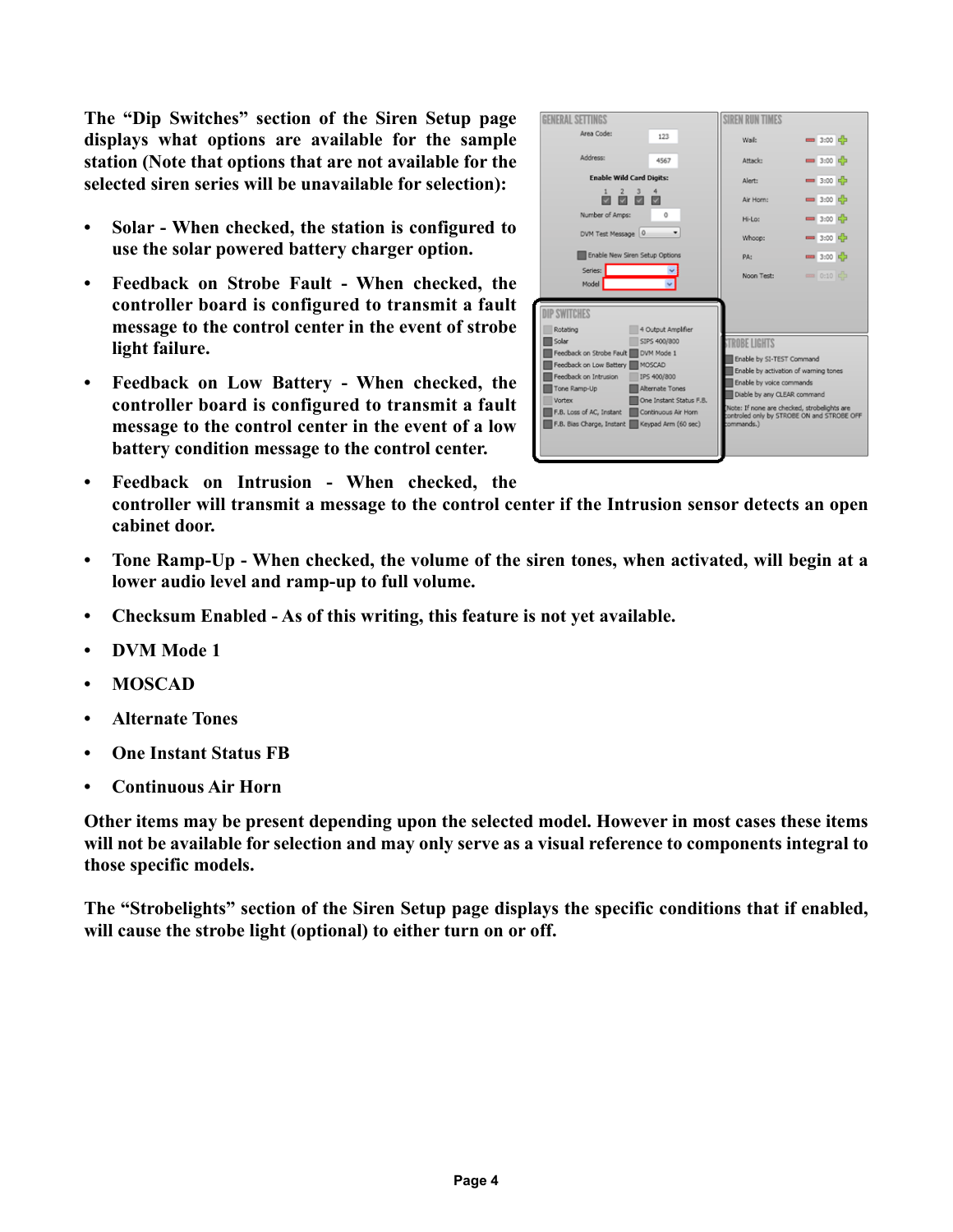- **Enable by SI TEST® command Place a checkmark in this box to configure the strobe light to turn on when a SI TEST command is issued. Not used with IPS systems.**
- **Enable by activation of warning tones Place a checkmark in this box to configure the strobe light to turn on when any warning tone is generated.**
- **Enable by voice commands Place a checkmark in this box to configure the strobe light to turn on when voice commands are broadcast.**
- **Disable by any CLEAR command Place a checkmark in this box to configure the strobe light to turn off by the CLEAR command.**

**If no boxes are checked, strobelights are controlled only by STROBE ON and STROBE OFF commands.**



**The "Siren Run Times" section of the Siren Setup page displays the duration of siren tone activations. The duration is displayed in a minutes:seconds format. Valid ranges are from 0:10 seconds to 10:00 minutes. The sample station is using a duration of 3:00 minutes (default setting).** 

**To change these settings, click on the time window. A scroll bar will then appear beside that time. Clicking the Left scroll arrow will decrease the duration of the tone in question. Clicking to the Right will increase the duration. Each click equals a 10 second increment.**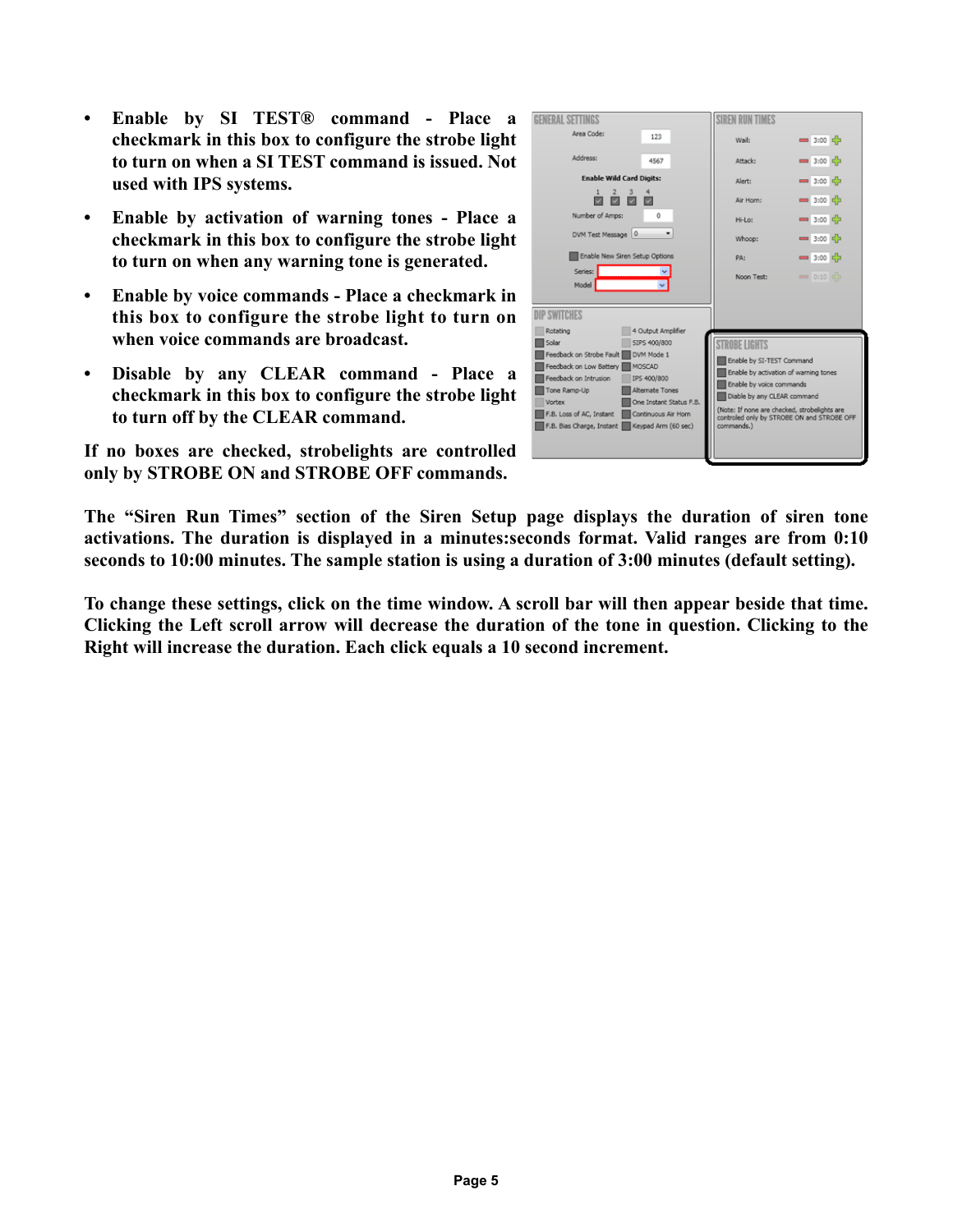**The "Program", "Request" and "Restore Defaults" buttons function as follows:**

**• Program - Clicking on the "Program" button will upload the station configuration information currently on the PC, to the siren station. When this upload is completed, the siren station will then be configured as whatever type of station was defined in the PC. If the siren station is programmed using a configuration designed for a series or model other than that of the station actually being programmed, that station may not function**

| GENERAL SETTINGS                                                                               | SIREN RUN TIMES                                                   |                                            |  |
|------------------------------------------------------------------------------------------------|-------------------------------------------------------------------|--------------------------------------------|--|
| Area Code:<br>123                                                                              | Wall:                                                             | <b>am</b> 3:00 KG                          |  |
| Address:<br>4567                                                                               | Attack:                                                           | $= 3:00$ $R_{\rm P}$                       |  |
| <b>Enable Wild Card Digits:</b>                                                                | Allert:                                                           | $= 3.00$ Rb                                |  |
| 1 <sup>2</sup><br>$\overline{\phantom{a}}$<br>$\overline{4}$<br>囨<br>図<br>ø<br>囩               | Air Hom:                                                          | $- 3:00$ ich                               |  |
| Number of Amps:<br>$\circ$                                                                     | Hi-Loc                                                            | $- 3:00$ KP                                |  |
| DVM Test Message 0<br>۰                                                                        | Whoop:                                                            | <b>MM</b> 3:00 RD                          |  |
| Enable New Siren Setup Options                                                                 | PA:                                                               | <b>MM</b> 3:00 <b>K</b>                    |  |
| Series:<br>Model                                                                               | Noon Test:                                                        | $= 0.10$ K.                                |  |
|                                                                                                |                                                                   |                                            |  |
| DIP SWITCHES                                                                                   |                                                                   |                                            |  |
| 4 Output Amplifier<br>Rotating<br>Solar<br>53PS 400/800                                        | <b>STROBE LIGHTS</b>                                              |                                            |  |
| Feedback on Strobe Fault III DVM Mode 1<br>Feedback on Low Battery   MOSCAD                    | Enable by SI-TEST Command                                         |                                            |  |
| Feedback on Intrusion<br>IPS 400/800                                                           | Enable by activation of warning tones<br>Enable by voice commands |                                            |  |
| Tone Ramp-Up<br>Alternate Tones<br>One Instant Status F.B.<br><b>Vortex</b>                    | Diable by any CLEAR command                                       |                                            |  |
| F.B. Loss of AC, Instant Continuous Air Hom<br>F.B. Bias Charge, Instant   Keypad Arm (60 sec) | (Note: If none are checked, strobelights are<br>commands.)        | controled only by STROBE ON and STROBE OFF |  |
|                                                                                                |                                                                   |                                            |  |
|                                                                                                |                                                                   |                                            |  |
|                                                                                                |                                                                   |                                            |  |

**properly if at all. For this reason, the "Program" button should not be pressed unless it has been confirmed that the information on the PC is the appropriate and desired configuration.**

**• Request - This button will extract the current station programming configuration from the station to the PC.** 

**NOTE: This should be the first step when the PC is connected to a station.**

**• Restore Defaults - This button is used to restore all siren settings to their factory defaults.**

**Click on the "Radio Setup" page to proceed to the next section.**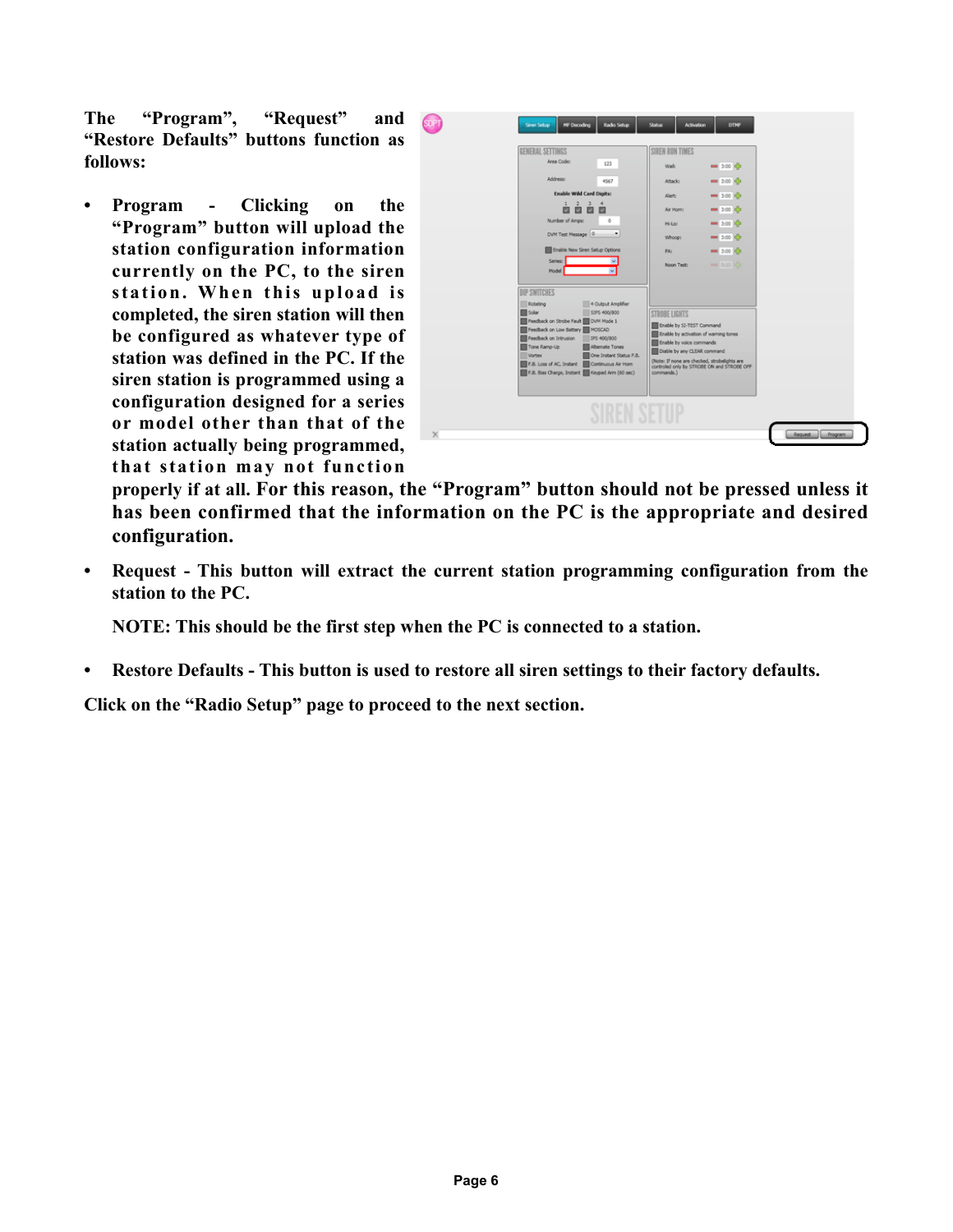#### *Radio Setup Page: Non-Trunking -*

**The Radio Setup screen is the area of the software where configurations for the optional radio transmitter are defined. If the "Non-Trunking" style is selected, the configuration screen will look like the one shown.**

- **Transmitter Warm Up Amount of time between when the radio keys up, and when transmission begins. The sample station is using the default interval of 1 second.**
- **Program This button should never be clicked unless it has been confirmed that the radio information displayed is 100% accurate as to how the station in question should be programmed. Failure to do so would compromise the station's**



**ability to display accurate transmit and/or receive data when the "Request" button has been pressed.**

**• Request - This button will extract the current radio information from the station to which the PC is connected.**

**NOTE: To insure that the proper configuration is being modified, the request button should always be pressed before any programming changes are made.**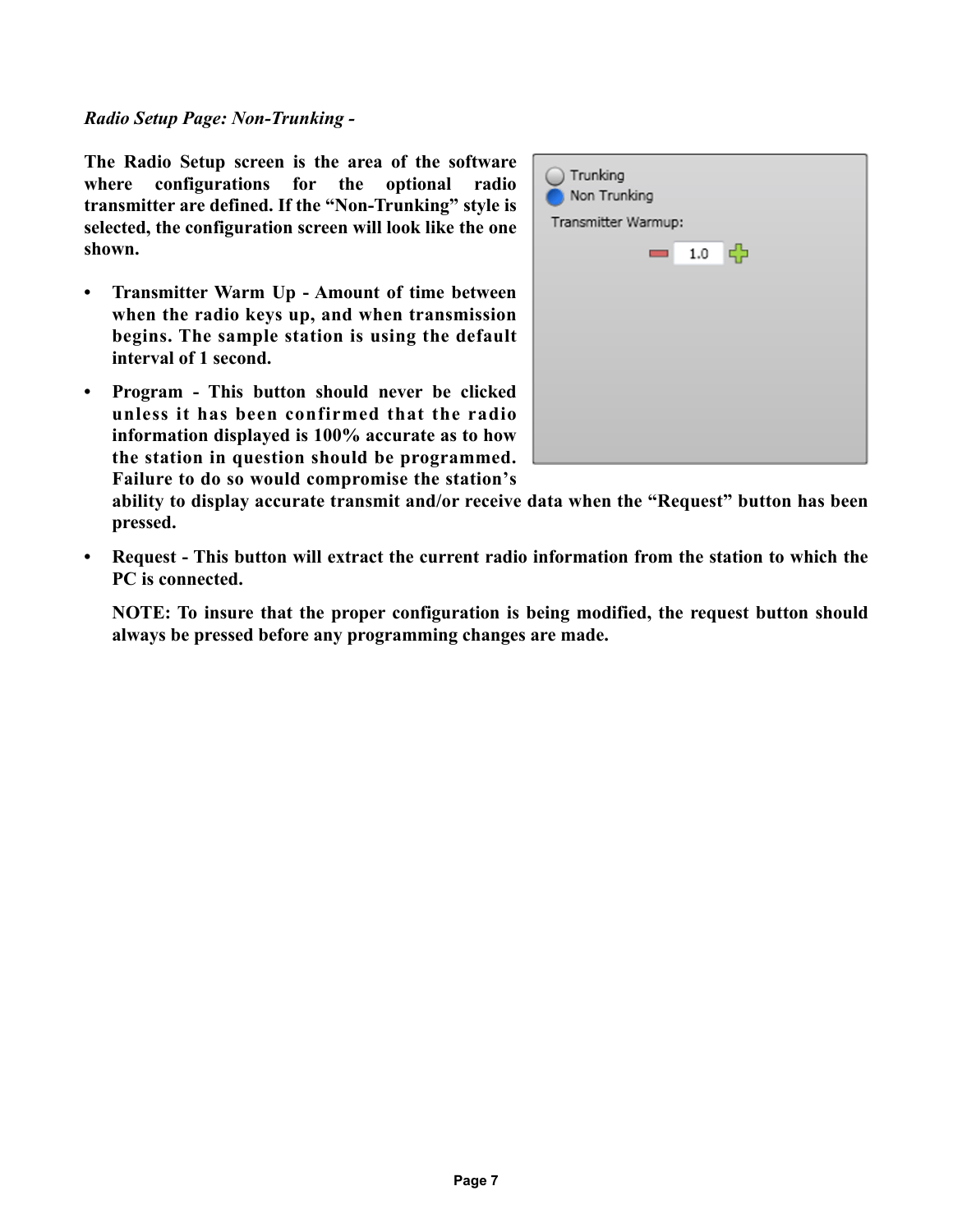#### *Radio Setup Page: Trunking -*

**If the "Trunking" style is selected the configuration screen will look like the one shown.**

- **Channel Grant Wait Determines the amount of time the radio will wait for a channel grant to transmit feedback data to the control station. If a channel grant is not given within the time specified, the station deletes the feedback data and stops further attempts. The interval configured for the sample station is 1 second.**
- **Transmitter Delay Amount of time between when the radio keys up, and when transmission begins. The interval configured for the sample station is 1 second.**



- **Program This button should never be clicked unless it has been confirmed that the radio information displayed is 100% accurate as to how the station in question should be programmed. Failure to do so would compromise the station's ability to display accurate transmit and/or receive data when the "Request" button has been pressed.**
- **Request This button will extract the current radio information from the station to which the PC is connected.**

**NOTE: To insure that the proper configuration is being modified, the request button should always be pressed before any programming changes are made.**

**Click on "Status" page to proceed to the next section.**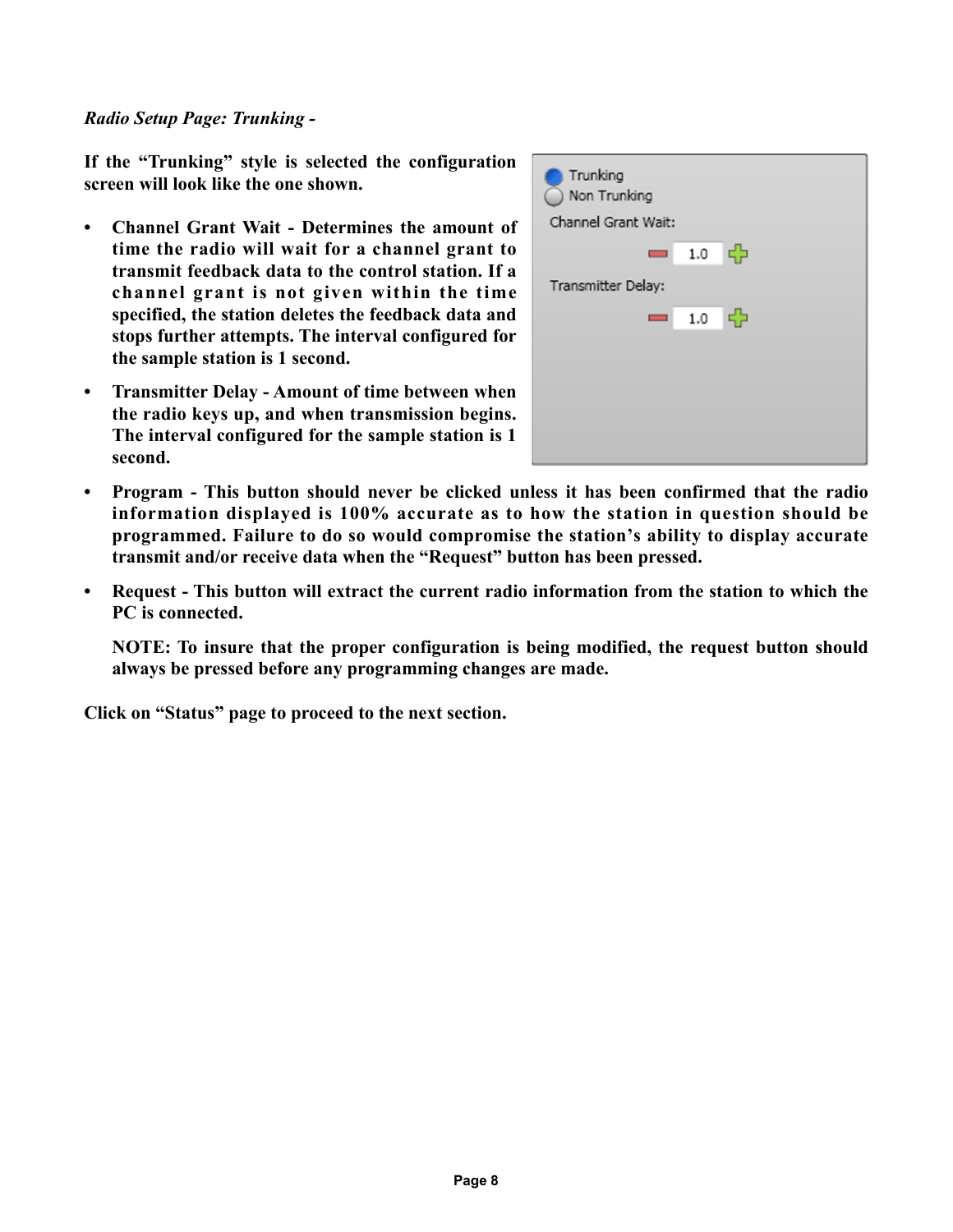#### *Status Page -*

**Status Screen displays the functional status of the siren amplifiers. After pressing the "Update Status" button, the screen will display either "OK" or "Fail" beside the installed station amplifier(s). A "Fail" or "Partial" message indicates that the amplifier or speaker connected to the amp in question requires immediate attention.**

**Additionally, the following information is displayed:**

| <b>SIAIUS</b>                 |                          |                                               | AMPS         |
|-------------------------------|--------------------------|-----------------------------------------------|--------------|
| DC Voltage:                   | $\overline{\phantom{0}}$ | Status Active Status<br><b>Instant Status</b> | Amp 1:<br>٠  |
| Rotor Position:               | $\overline{\phantom{0}}$ | Driver/Amps                                   | Amp 2:<br>۰  |
| Signal/Noise                  | $\overline{\phantom{0}}$ | Intrusion                                     | Amp 3:<br>٠  |
| Firmware Revision:            | $\overline{\phantom{0}}$ | <b>AC Power</b>                               | Amp 4:<br>٠  |
| <b><i>IRDWARF HISTORY</i></b> |                          | General Fault                                 | Amp 5:<br>۰  |
| Loss of AC Count:             |                          | <b>Bias</b>                                   | Amp 6:<br>٠  |
| Marginal Radio Receptions:    | $\overline{\phantom{0}}$ |                                               | Amp 7:<br>٠  |
| Low Battery Shutdowns:        |                          | <b>PTIVATIO</b>                               | Amp 8:<br>٠  |
| Minimum DC Voltage:           | ۰                        | Active Command:<br>$\overline{\phantom{a}}$   | Amp 9:<br>٠  |
| Maximum DC Voltage:           |                          | <b>Activation Count:</b><br>٠                 | Amp 10:<br>۰ |
|                               |                          |                                               |              |

n Gas

- **DC Voltage Displays the DC voltage across the station batteries. A voltage range of 26 to 29 VDC is acceptable. Voltages outside this range will require investigation.**
- **Rotor Position Functional only with WPS-4000 siren systems.**
- **Signal/Noise Displays the signal-to-noise ratio of the most recently received signal-to-noise request transmission. A reading of 35 dB or higher is preferred. 28 to 34 dB is acceptable. Below 28 dB is an unacceptable reading.**
- **Status Pressing this button will open a window with status information for the following components:**

| <b>Possible Conditions</b>       |
|----------------------------------|
| <b>Fail / Partial / Pass</b>     |
| On / Off                         |
| <b>System Power - OK/Fail</b>    |
| <b>Instant Status - On / Off</b> |
| On / Off                         |
|                                  |

| <b>Active Status</b><br>Status<br><b>Instant Status</b> |  |  |  |
|---------------------------------------------------------|--|--|--|
| Driver/Amps                                             |  |  |  |
| Rotor                                                   |  |  |  |
| <b>AC Power</b>                                         |  |  |  |
| System Power                                            |  |  |  |
| <b>Instant Status</b>                                   |  |  |  |
| Siren                                                   |  |  |  |
|                                                         |  |  |  |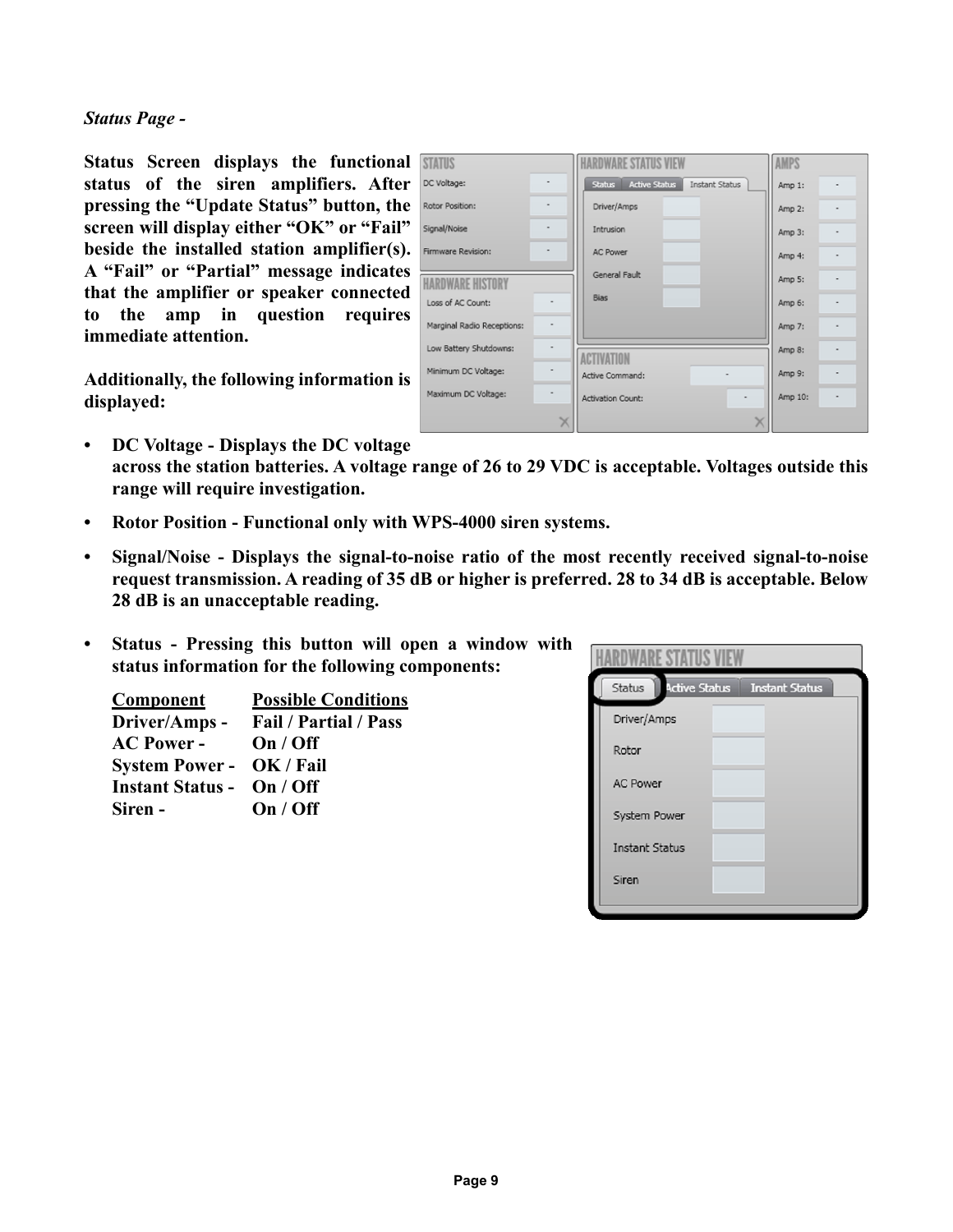**• Active Status - Pressing this button will open a window with the following status information:**

| <b>Component</b>                 | <b>Possible Conditions</b>   |  |  |
|----------------------------------|------------------------------|--|--|
| Driver/Amps -                    | <b>Fail / Partial / Pass</b> |  |  |
| Bias -                           | On / Off                     |  |  |
| <b>Intrusion -</b>               | Fail / OK                    |  |  |
| <b>General Fault - Fail / OK</b> |                              |  |  |

| Status<br>Active Status<br><b>Instant Status</b> |  |  |
|--------------------------------------------------|--|--|
| Driver/Amps                                      |  |  |
| <b>Bias</b>                                      |  |  |
| Intrusion                                        |  |  |
| General Fault                                    |  |  |
|                                                  |  |  |
|                                                  |  |  |
|                                                  |  |  |

**• Instant Status - Pressing this button will open a window with the following status information:**

| <b>Component</b>                 | <b>Possible Conditions</b>   |
|----------------------------------|------------------------------|
| Driver/Amps -                    | Fail / Partial / Pass        |
| <b>Intrusion -</b>               | Fail / OK                    |
| <b>AC Power -</b>                | On / Off                     |
| <b>General Fault - Fail / OK</b> |                              |
| Bias -                           | $\mathbf{On} / \mathbf{Off}$ |

| <b>Active Status</b><br><b>Status</b> | Instant Status |
|---------------------------------------|----------------|
| Driver/Amps                           |                |
| Intrusion                             |                |
| <b>AC Power</b>                       |                |
| General Fault                         |                |
| <b>Bias</b>                           |                |
|                                       |                |

- **Firmware Revision Displays the current revision of the control board firmware.**
- **Active Command Displays the command that is currently being executed by the stations.**
- **Activation Counter Displays a count of how many times the station has been activated. Pressing the "Clear" button beside this display resets this counter to zero.**
- **NOTE: The following status displays are cleared as a group whenever the "Clear All" button is pressed. Make sure all status results are noted and if necessary, manually recorded in a log before the "Clear All" button is pressed.**
- **Loss of AC Counter Displays a count of how many times the station has lost AC power.**
- **Marginal Radio Receptions Displays a count of the number of times the station received a command/request that it could not execute because of bad, noisy or incomplete data.**
- **Low Battery Shutdowns Displays a count of the number of times the station shutdown because DC voltage had dropped below 19 volts. This would indicate a battery or battery connection problem.**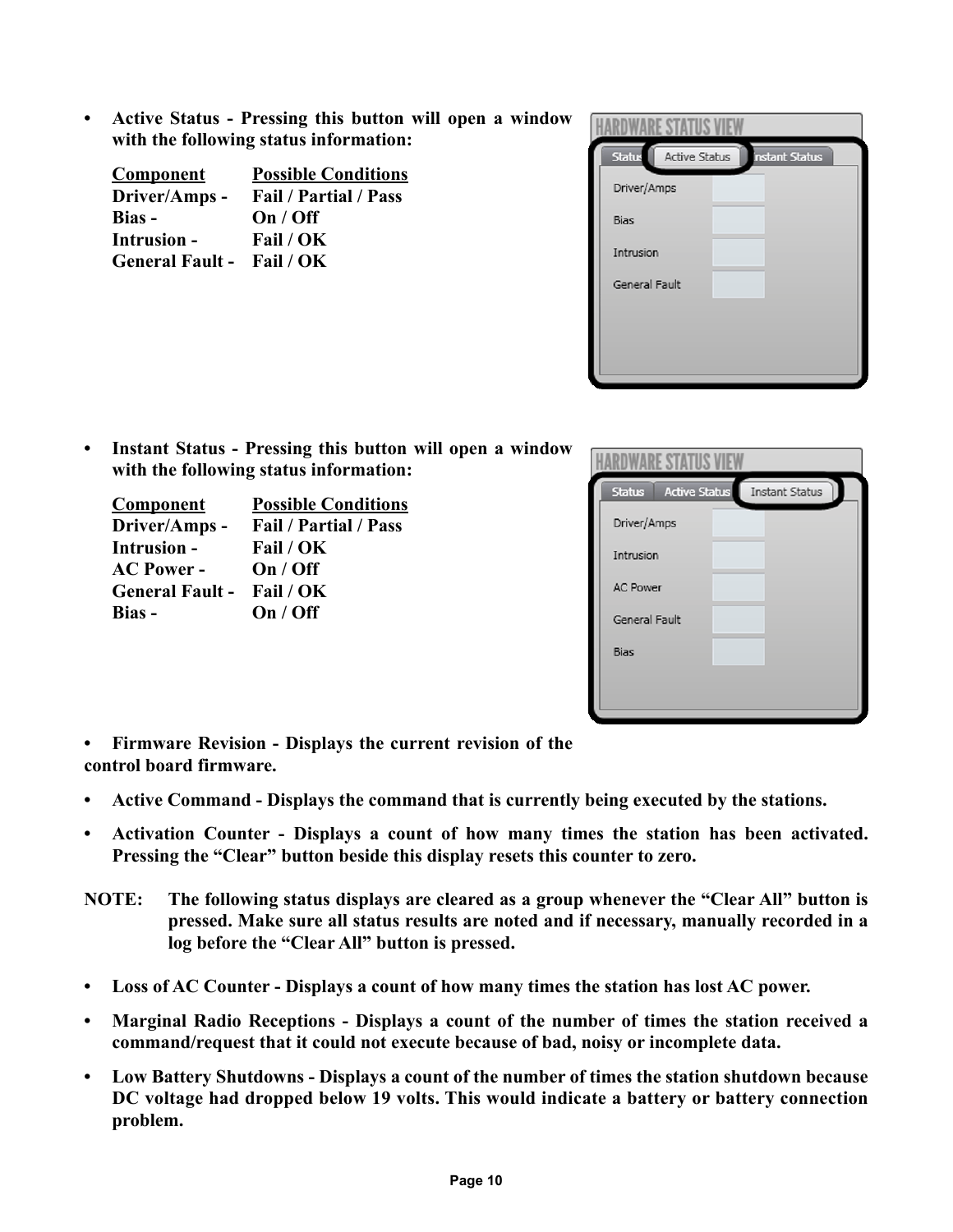- **Minimum DC Voltage Displays the lowest DC voltage detected since the last time the "Clear All" button was pressed.**
- **Maximum DC Voltage Displays the highest DC voltage detected since the last time the "Clear All" button was pressed.**

**Click on the "Activation" page to proceed to the next section.**

*Activation Page -*

**The Activation page allows the user to activate the following station functions:**

- **Tones A pull down list of all available tones: CLEAR, WAIL, ATTACK, ALERT, PUBLIC ADDRESS, AIR HORN, HI-LO, WHOOP, NOON TEST.**
- **Digital Voice A pull down list of all 16 messages.**
- **Rotor Positions A pull down list of all rotor positions. Functional only with WPS-4000 siren systems.**
- **Misc. A pull down list of miscellaneous station functions the**

| Tones:                                                                                                   |                                                                                                                                                         | Digital Voice: Rotor Positions: Misc Functions:           |                                                                                                                              |  |
|----------------------------------------------------------------------------------------------------------|---------------------------------------------------------------------------------------------------------------------------------------------------------|-----------------------------------------------------------|------------------------------------------------------------------------------------------------------------------------------|--|
| Clear<br>Wail<br>Attack<br>Alert<br>P-A<br>Air Horn<br>Hi-Lo<br>WHOOP DV 8<br>Noon Test DV 9<br>Si-Test® | DV1<br>DV <sub>2</sub><br>DV <sub>3</sub><br>DV <sub>4</sub><br>DV 5<br>I DV 6<br>I DV 7<br>DV 10<br>DV 11<br>DV 12<br>DV 13<br>DV 14<br>DV 15<br>DV 16 | North<br>East<br>South<br>West<br>Clockwise<br>Counter CW | Arm<br>Disarm<br>Siren On<br>Siren Off<br>Test Clear<br>Transmit Off<br>Strobe Test<br>Strobe On<br>Strobe Off<br>Status Reg |  |
| Send                                                                                                     |                                                                                                                                                         |                                                           |                                                                                                                              |  |

**user can activate: ARM, DIS-ARM, SIREN ON, SIREN OFF, TEST CLEAR, TRANSMIT OFF, STROBE TEST, STROBE ON, STROBE OFF.**

**Please note that only one activation can be designated at a time. Keep in mind that pressing the "Send" button will execute whatever command is currently displayed.**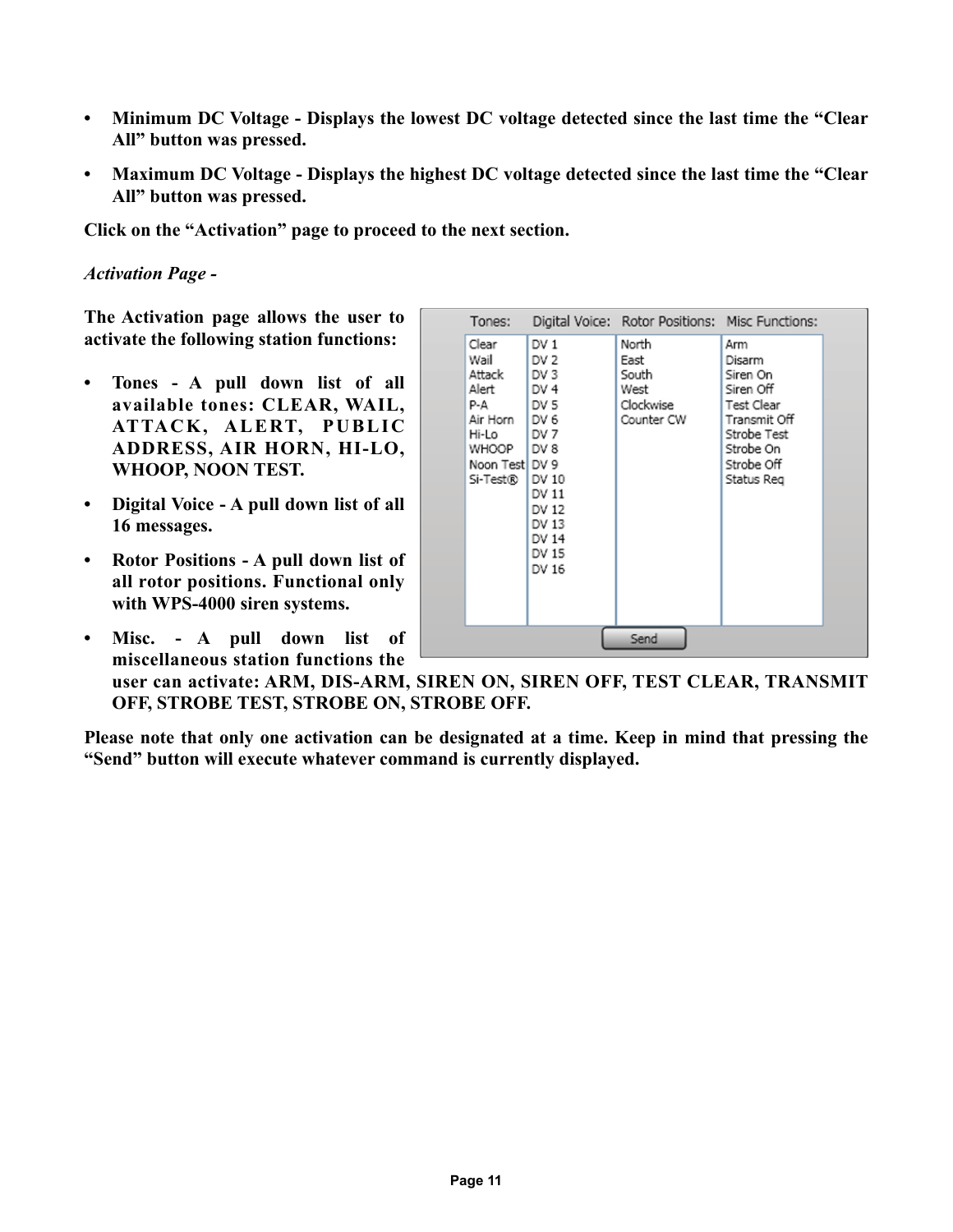#### *DTMF Page -*

**The DTMF window allows the user to monitor DTMF data transmissions both to and from the station. The buttons shown on this screen are defined as follows:**

**• Enter - When the enter button is clicked, the PC enters the DTMF data stream and displays the information as it is monitored. After the Enter button has been clicked, it changes to an Exit button. The Exit button ends the monitoring of the DTMF data stream. The button function then reverts back to Enter.**

| TMF ECHO MODE $\bigcirc$ on $\bigcirc$ off |  |   |
|--------------------------------------------|--|---|
|                                            |  | ٠ |
|                                            |  |   |
|                                            |  |   |
|                                            |  |   |
|                                            |  |   |
|                                            |  |   |
|                                            |  |   |
|                                            |  |   |
|                                            |  |   |
|                                            |  |   |
|                                            |  |   |
|                                            |  |   |
|                                            |  |   |

**• Clear - While the PC is monitoring the DTMF data steam, the Clear button erases the current DTMF information from the screen.**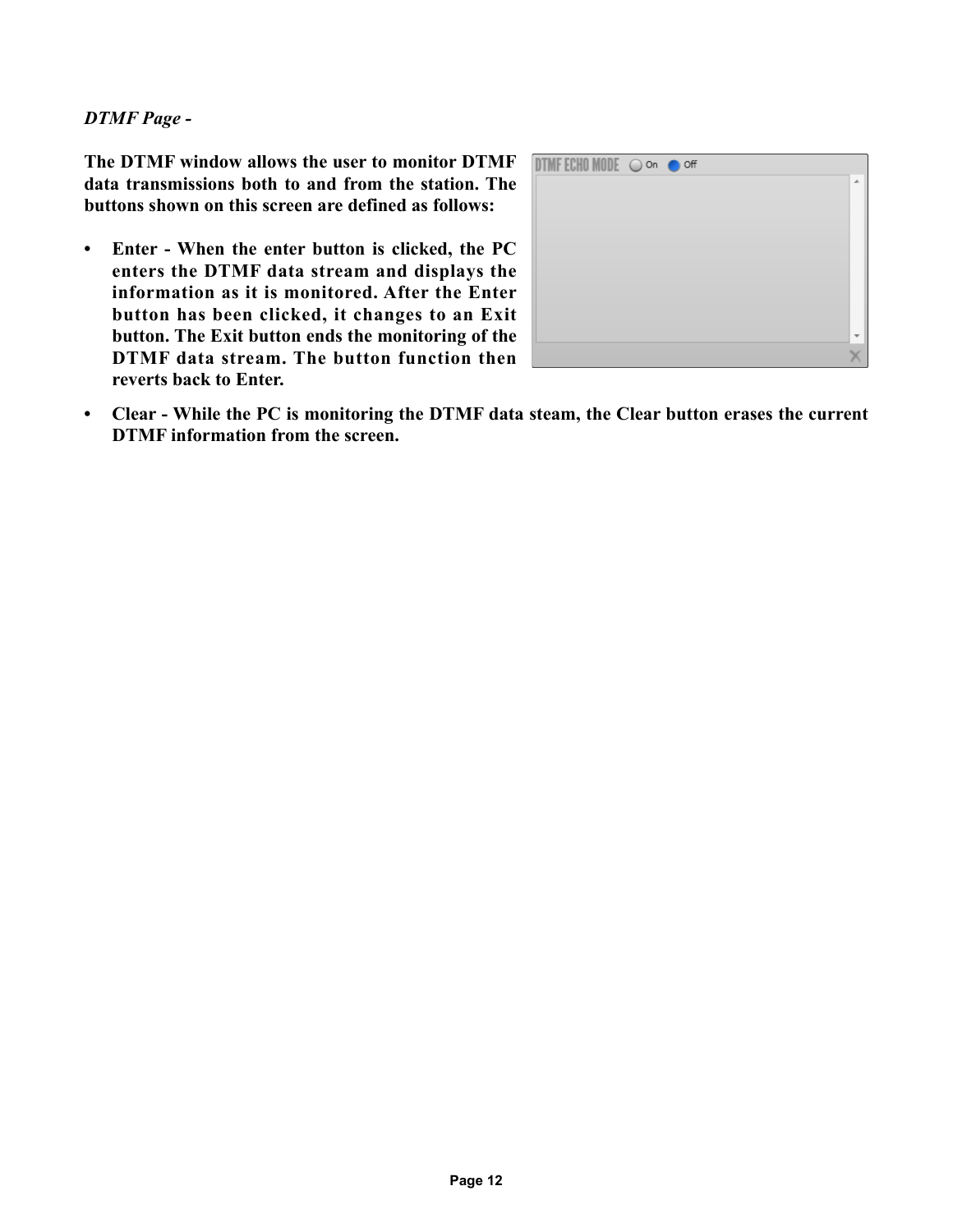### **WARNING!**

**Reconfiguration of any of the parameters defined in this section alters the manner in which the station controller board communicates with the control center. Improper or incorrect reconfiguration may cause the station to malfunction and become inoperable. DO NOT alter any of these values unless you are experienced in the DTMF protocol!**

#### *Multi-Format Decoding Page -*

**The Multi-Format Decoding page allows custom configuration of the DTMF command structure. Rarely is this ever necessary, as all systems are pre-configured to the customers specifications before it leaves the factory. This section will explain the function of each of the MFD screens.**

**The first MFD screen allows the user to select if the control board will be configured to receive/ transmit DTMF data that conforms to Whelen protocols, or to custom parameters.**

#### *MFD (Whelen): Digit Quantity -*

**If Whelen is selected, the user can select if the equipment will be configured to Whelen's current, 10-digit structure, or to Whelen's previous 8-digit structure. If 10-digit is selected, no further configurations are necessary (or available). If the 8-digit structure is selected, a tap of the vertical scroll bar will open the following window.**

#### *MFD (Whelen): 8 Digit Command List -*

**This window displays a list of all Whelen Decoder Formats. The user may select one of these formats to configure the controller board or select a format to use as the basis for a custom 8 digit configuration.**

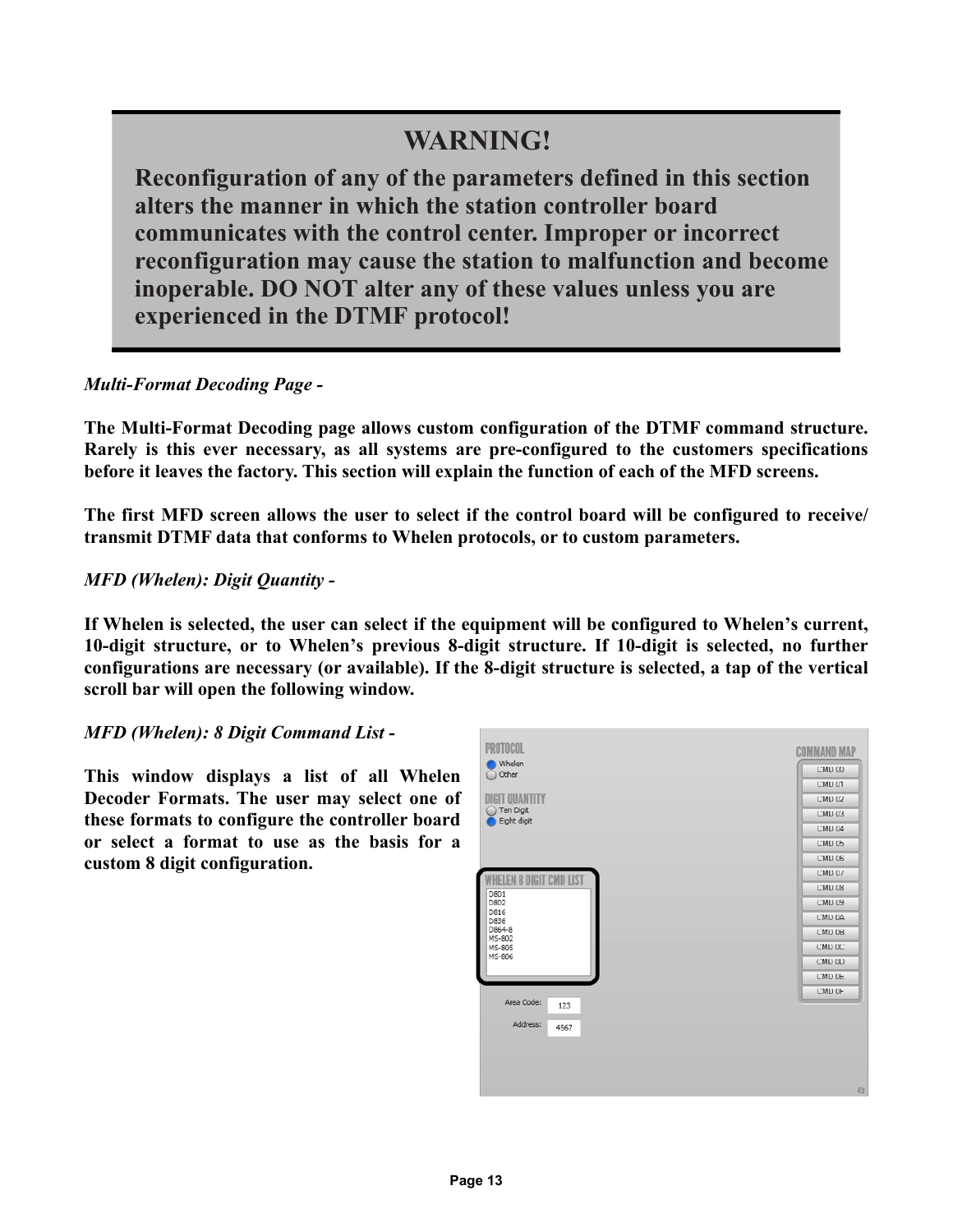#### *MFD (Whelen): Command Mapping -*

**NOTE: Before proceeding, it may be advisable to retrieve and save the controller board's current configuration (via the Request button) as a file on the PC. This will prevent accidental erasure and subsequent, irretrievable loss of pertinent data.**

**This window presents the user with a complete list of all of the commands associated with the decoder format selected in the previous screen. From here, the user can restructure the established decoder format so that the controller board in question will function in a specific, desired manner.** 

| <b>PROTOCOL</b>                |                    |
|--------------------------------|--------------------|
|                                | <b>COMMAND MAP</b> |
| Whelen<br>◯ Other              | CMD 00             |
|                                | CMD 01             |
| <b>DIGIT QUANTITY</b>          | CMD 02             |
| Ten Digit<br>Eight digit       | CMD 03             |
|                                | CMD <sub>04</sub>  |
|                                | CMD 05             |
|                                | CMD 06             |
| <b>WHELEN 8 DIGIT CMD LIST</b> | CMD <sub>0</sub> / |
| D801                           | CMD 08             |
| D802                           | CMD 09             |
| D816<br>D836                   | CMD DA             |
| D864-8<br>MS-802               | CMD 0B             |
| MS-805                         | CMD UC             |
| MS-806                         | CMD 0D             |
|                                | CMD <sub>UF</sub>  |
|                                | CMD UF             |
| Area Code:<br>123              |                    |
| Address:<br>4567               |                    |
|                                |                    |
|                                |                    |
|                                |                    |
|                                | Ð                  |
|                                |                    |

**To accomplish this, the user would click on the CMD digit to be re-assigned. A new screen will appear where the user can select the desired event to be executed when the CMD digit is processed. When all desired changes have been made, the user can tap the Program key to upload the current decoder format to the controller board.** 

**IMPORTANT - After the controller board has been programmed, its previous configuration is deleted and can not be retrieved. Before pressing the Program key, confirm that the configuration displayed on the PC contains the correct modifications!**

#### *MFD (Whelen): Control Buttons -*

**Reset - This button will return all command map buttons to an unprogrammed state.**

**Request - This button will extract the current programming configuration from the PC.**

**NOTE: To insure that the proper configuration is being modified, the request button should always be pressed before any programming changes are made.**

**Program - This button uploads the current MFD configuration to the station**

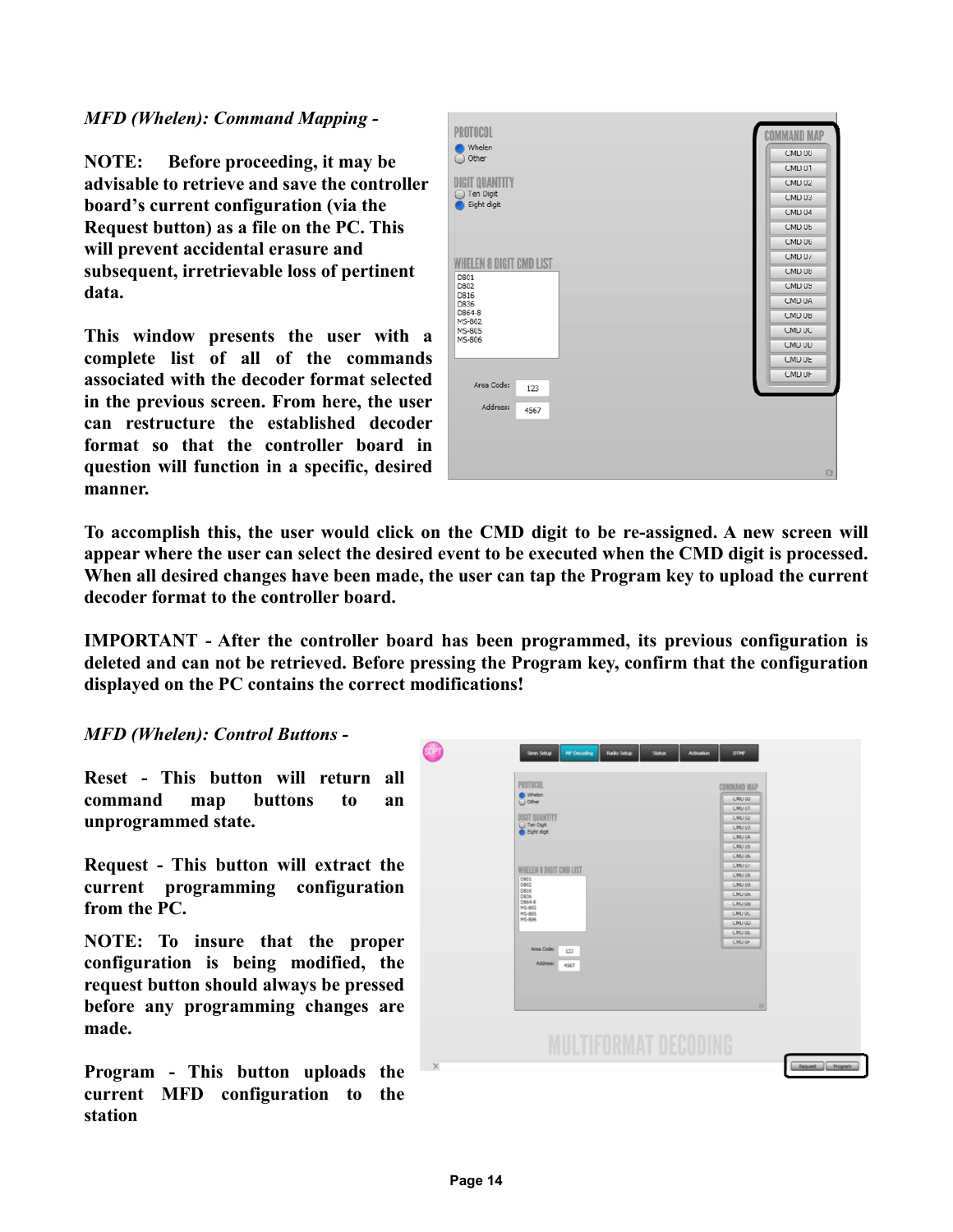#### *MFD (Other): Digit Quantity/CMD Position*

**If Other is selected, the lower half of the screen looks like this:**

**The upper scroll bar allows the user to determine the number of digits in a DTMF data string. The valid range is 3 to 8 digits.**

**The lower scroll bar allows the user to determine which digit will be the command digit (CMD). The accepted standard places the CMD digit in the last position of a DTMF string. However, if the user wishes, the CMD digit can be assigned to an alternate position. The valid range is from the last position (depending on the digit quantity selected) to the second position.**

| PROTOCOL                  | <b>COMMAND MAP</b> |
|---------------------------|--------------------|
| Whelen<br>Other           | CMD 00             |
|                           | CMD 01             |
| DIGIT QUANTITY            | CMD 02             |
| DTMF Digit Quantity:<br>3 | CMD <sub>03</sub>  |
|                           | CMD <sub>04</sub>  |
| Command Position:<br>3    | CMD 05             |
|                           | CMD 06             |
| TONE TIMING               | CMD <sub>0</sub> / |
| 167<br>ON Time (in ms):   | CMD 08             |
| 167<br>Off Time (in ms):  | CMD 09             |
|                           | CMD UA             |
|                           | CMD 0B             |
|                           | CMD UC             |
|                           | CMD UD             |
|                           | CMD 0E             |
|                           | CMD UF             |
| Area Code:<br>123         |                    |
| Address:<br>4567          |                    |
|                           |                    |
|                           |                    |
|                           |                    |
|                           |                    |
|                           | 日                  |

#### *MFD (Other): Tone Timing -*

**This window allows the user to set the duration (in milliseconds) of the "ON" time and "OFF" time of the DTMF signal. For example, if the values are set to 167 mS on and 167 mS off, the first digit would sustain for 167 ms, followed by a 167 mS pause before the next digit. After the desired values have been set, tap the vertical scroll bar to proceed to the next window.**

| PROTOCOL                    | <b>COMMAND MAP</b> |
|-----------------------------|--------------------|
| Whelen<br>Other             | CMD 00             |
|                             | CMD 01             |
| <b>DIGIT QUANTITY</b>       | CMD 02             |
| DTMF Digit Quantity:<br>l 3 | CMD <sub>03</sub>  |
| Li                          | CMD <sub>04</sub>  |
| Command Position:<br>3      | CMD 05             |
|                             | CMD 06             |
| TONE TIMING                 | CMD 07             |
| 167<br>ON Time (in ms):     | CMD 08             |
| 167<br>Off Time (in ms):    | CMD 09             |
|                             | CMD 0A             |
|                             | CMD 0B             |
|                             | CMD UC             |
|                             | CMD 0D             |
|                             | CMD 0E             |
|                             | CMD UF             |
| Area Code:<br>123           |                    |
| Address:<br>4567            |                    |
|                             |                    |
|                             |                    |
|                             |                    |
|                             |                    |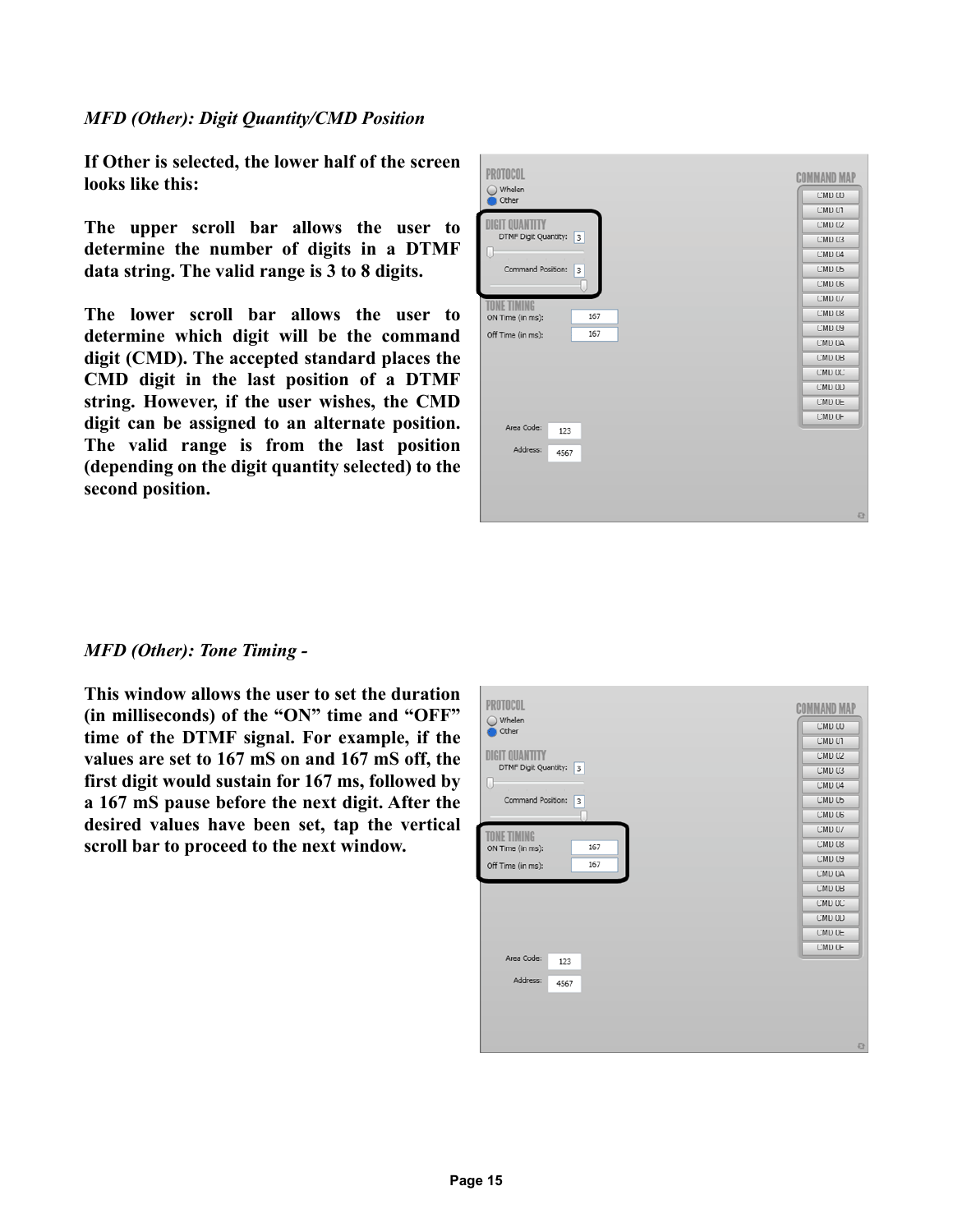*MFD (Other): Command Mapping -*

**In this window, the user can assign a desired command to any available digit. For example, to cause CMD 2 to execute the WAIL siren tone, the user would click on CMD 2. This would open the "CMD 2 Function Mapping" window. Here, any function can be assigned to CMD 2. After the desired function has been selected from its pull-down list, click "Select" to accept the assignments and return to the Command Map screen or "Cancel" to return to the previous screen without accepting new assignments.**

**Pressing the Reset button will clear all CMD digit assignments.**



**WARNING! Extreme caution should be exercised before changing the default CMD values.**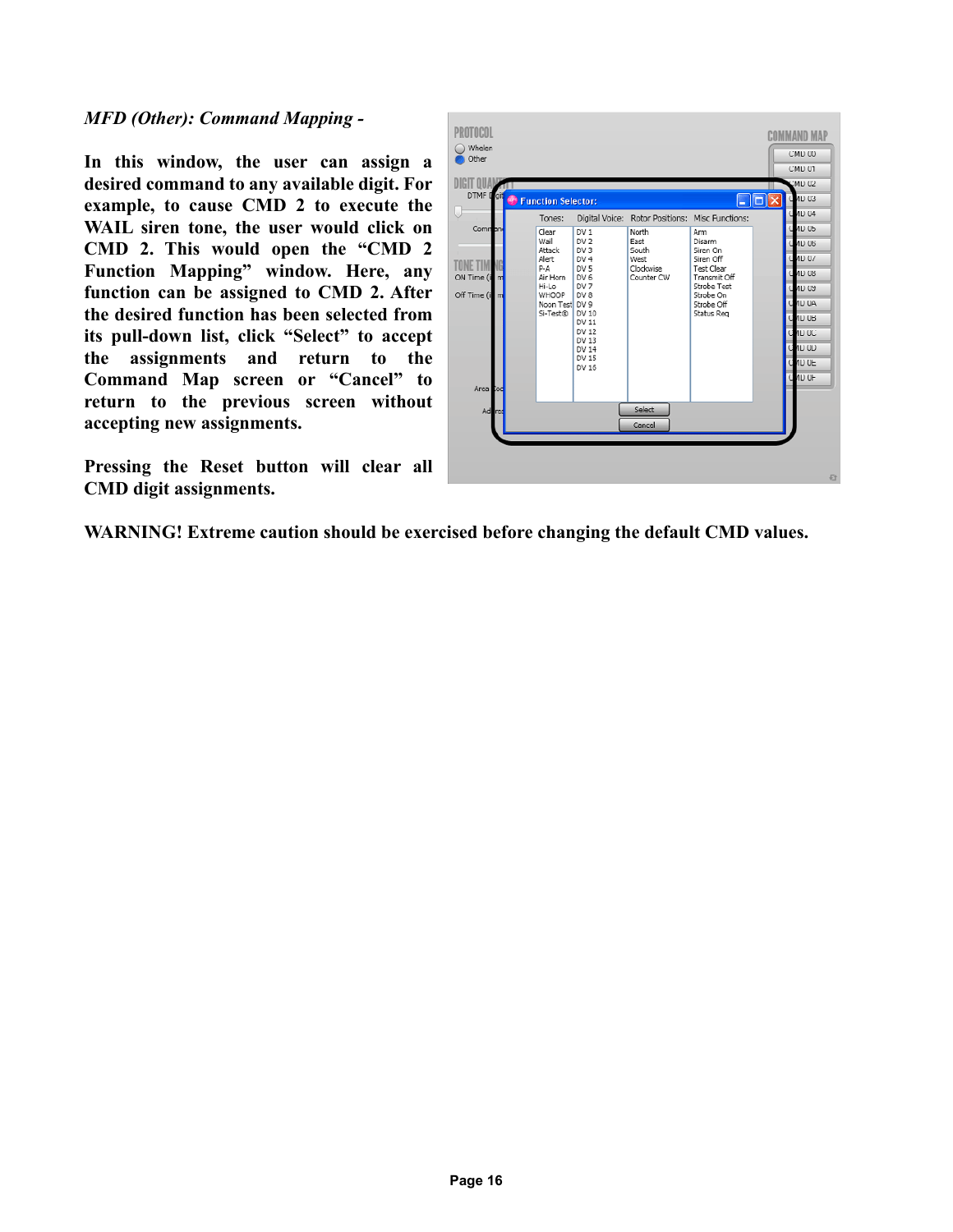## **Section II: Understanding Station Addressing**

**Every Siren Station in a given area code has its own, unique "Station Address". This address allows the user to select an individual or a group of stations. As stated elsewhere in this manual, a valid station address can be any number from 0000 to 9999. This allows for 10,000 unique addresses; a staggering number of stations to keep track of. Although it is logistically impossible to have that many stations in a single area code, it does illustrate the importance of a sensible, intuitive numbering convention for station addresses. This section will outline two types of conventions**

### **a) Central Point Source: Quadrant, Sector, Radial & Station**

**Frequently, warning systems are used to notify the public of emergency situations that may occur from a single, centralized location. Typically, siren stations would be located throughout a 360° area surrounding this location for a specified distance from the source. In this scenario, the Central Point Source convention would be well suited.**

**For illustration purposes, assume the siren stations are installed within a 5 mile radius of the Central Point. As such, a Quadrant, Sector, Radial & Station numbering convention would allow the selection of any of the following:**

- **any siren station**
- **all siren stations**
- **any one of four sectors**
- **any one of 5 radii within the sectors**

**The area of coverage in this system, a circle, is divided into 4 quadrants. Each quadrant is then divided into 4 sectors. Each sector is further divided into 5 segments or radii emanating from the center of this siren system.** 

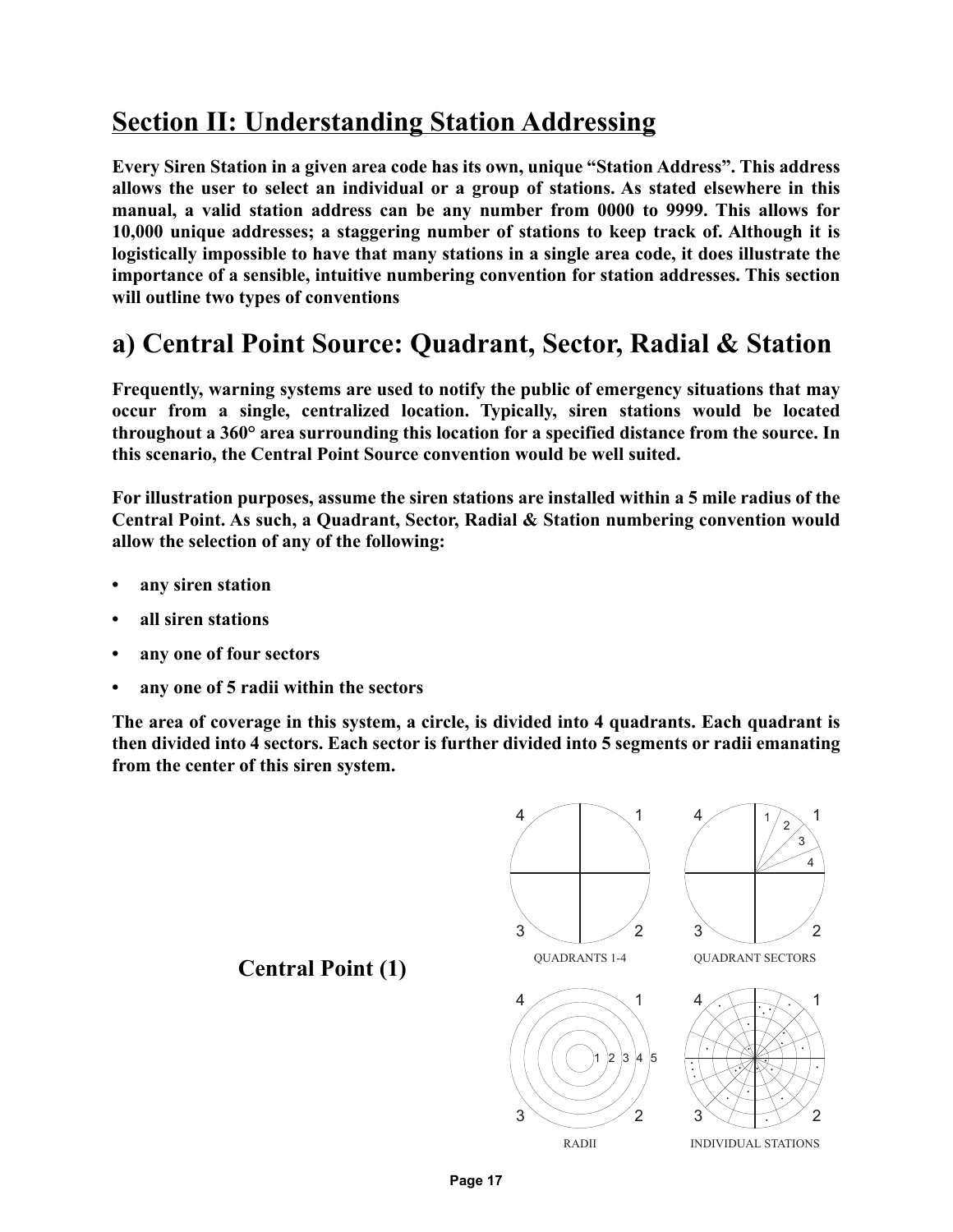**In this system, a stations address is structured as follows:**

| <b>Allocation</b>                  |  |  |
|------------------------------------|--|--|
|                                    |  |  |
|                                    |  |  |
|                                    |  |  |
| Individual station within a radian |  |  |
|                                    |  |  |

**Here are some sample activations to further illustrate this concept.**

**Sample 1:**

**A station with address 1354 would be located in:**

**Quadrant: 1**

**Sector: 3 of Quadrant 1**

**Radial: 5**

**Station: 4**

**If an operator selects station 1-3-5-4, only that station will be selected, as shown.**



**Central Point (2)**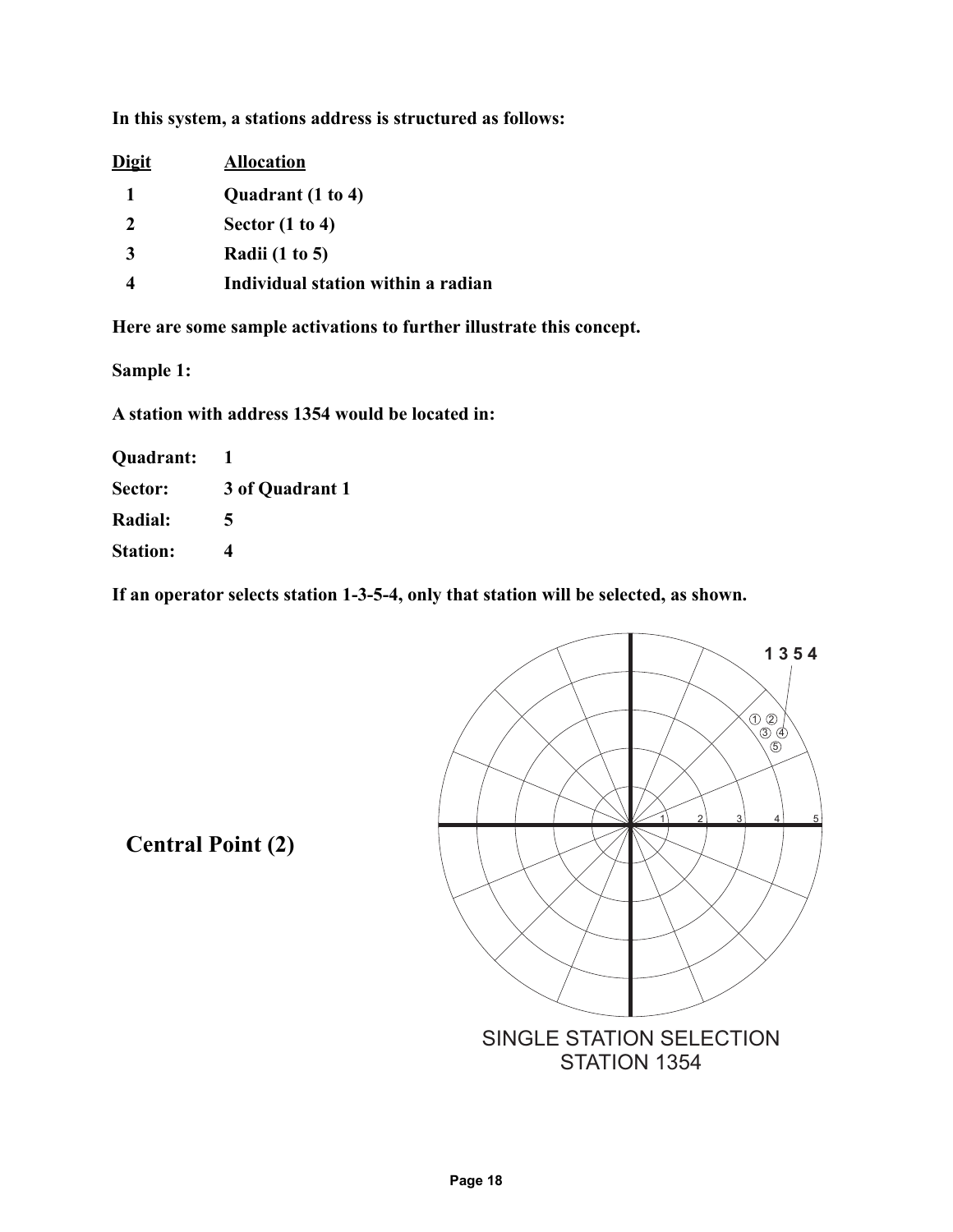**Sample 2:**

**If the activation of a group of remote stations within a whole segment of a radius within a quadrant and sector is desired, the fourth digit address is substituted with a "Wild Card", the "#" pound sign.**

**An address selection of 1 - 3 - 4 - # would activate the system as follows:**

**Quadrant: 1 Sector: 3 of Quadrant 1 Radial: 4** 

**Station: # All stations defined by above**

**This selection is shown below.**



**Central Point (3)**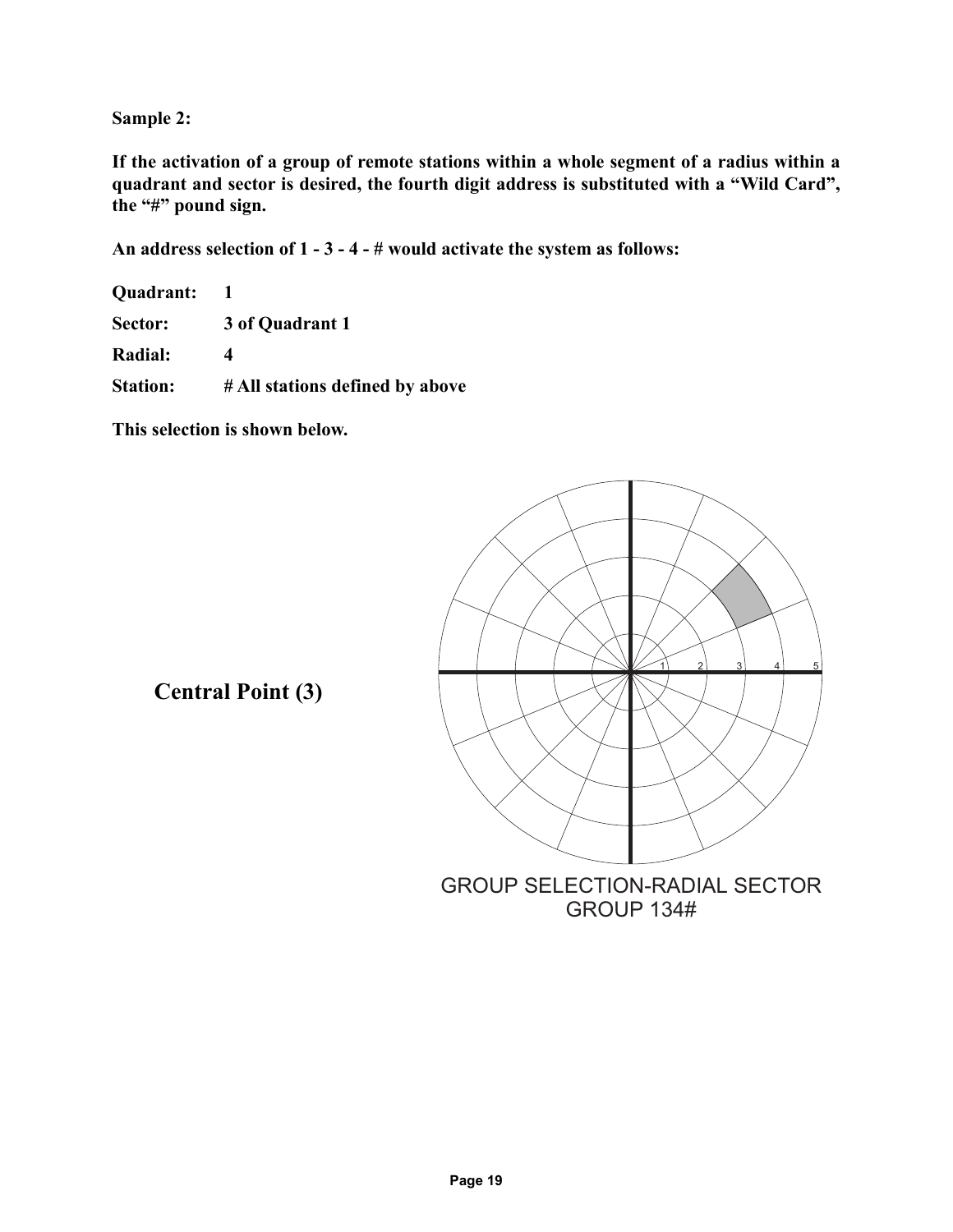**Sample 3:**

**Selection of an entire sector can be accomplished by using the following address:**

| Quadrant:       |                                 |
|-----------------|---------------------------------|
| Sector:         | 3 of Quadrant 1                 |
| <b>Radial:</b>  | $\#$ All radial 1 - 5           |
| <b>Station:</b> | # All stations defined by above |

**In selecting a sector, the first two digits of the address are set for the sector address, for example 1 - 3 (Quadrant 1 - Sector 3). The third and fourth digits are substituted with a # (Wild Card). Therefore, the address to select all stations in sector 1-3 is 1 - 3 - # - #. This selection is represented below.**



**Central Point (4)**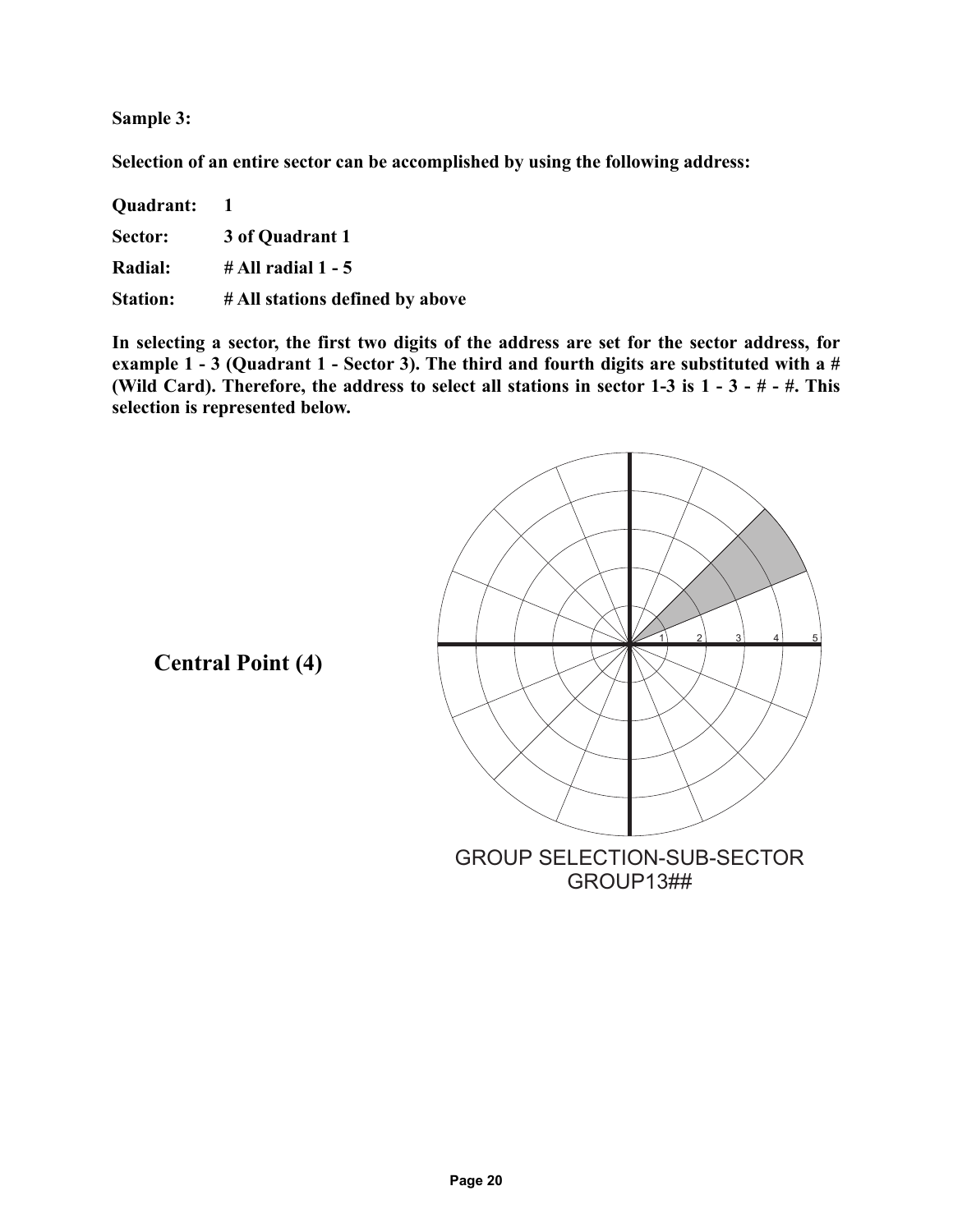**Sample 4:**

**The selection of a complete quadrant can be achieved by using the following address:**

| Quadrant:       | $\blacksquare$                             |
|-----------------|--------------------------------------------|
| Sector:         | # All sectors of Quadrant 1                |
| <b>Radial:</b>  | # All radials in all sectors of Quadrant 1 |
| <b>Station:</b> | # All stations defined by above            |

**When selecting a quadrant, the first digit designates the Quadrant (1). the second, third and fourth digits are replaced with Wild Cards (#,#,#). Therefore, the address for selecting all stations in quadrant 1 is 1 - # - # - # as illustrated below.**



**Central Point (5)**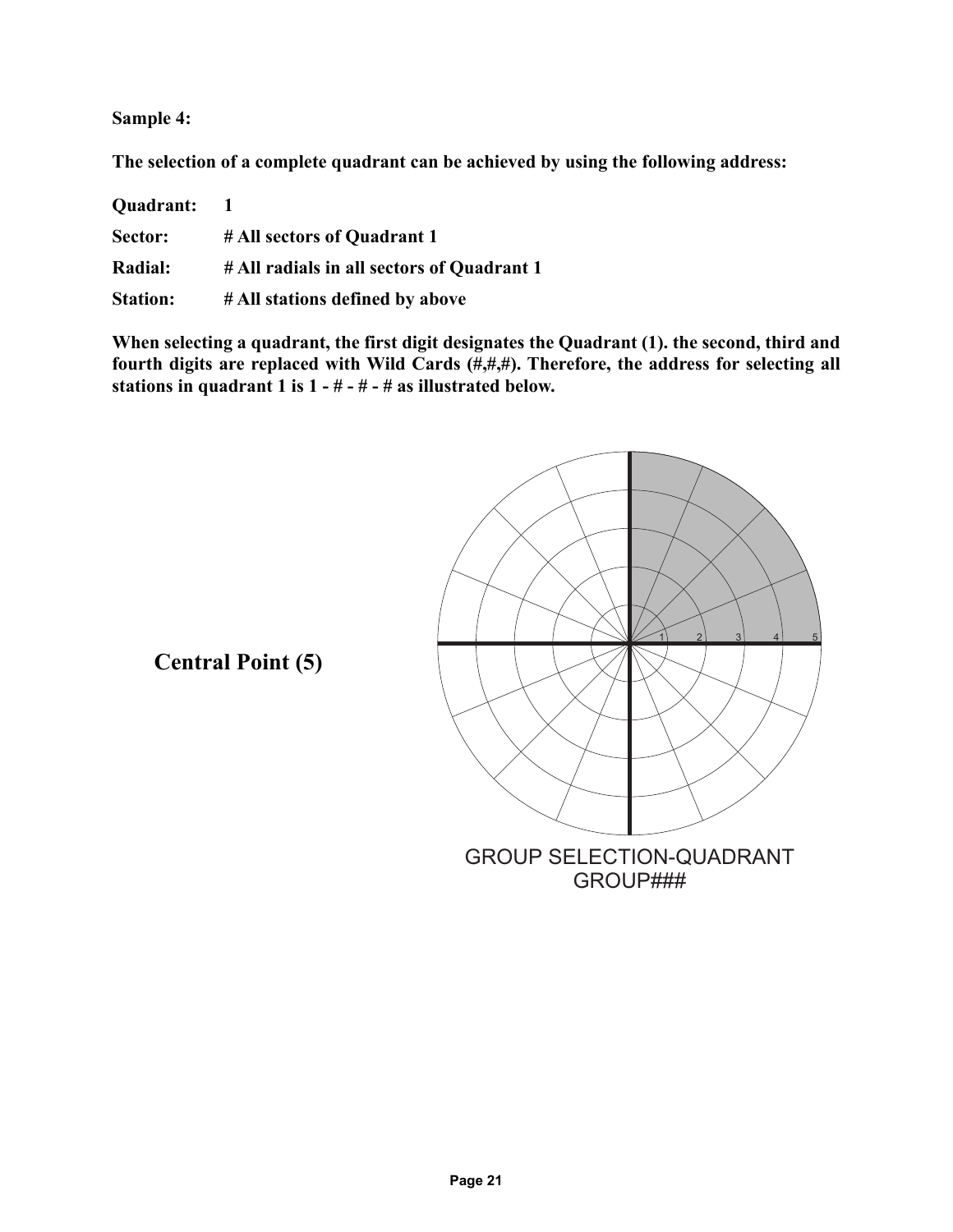**Sample 5:**

**All stations in a system may be accessed by using the Wild Card (#) for all address numbers. The address would be # - # - # - #.**

|                 | Quadrant: # All Quadrants                     |  |
|-----------------|-----------------------------------------------|--|
| <b>Sector:</b>  | # All sectors of all Quadrant                 |  |
| <b>Radial:</b>  | # All radials of all sectors of all Quadrants |  |
| <b>Station:</b> | # All stations defined by above               |  |

**This "All Call" is illustrated as shown.**



**Central Point (6)**